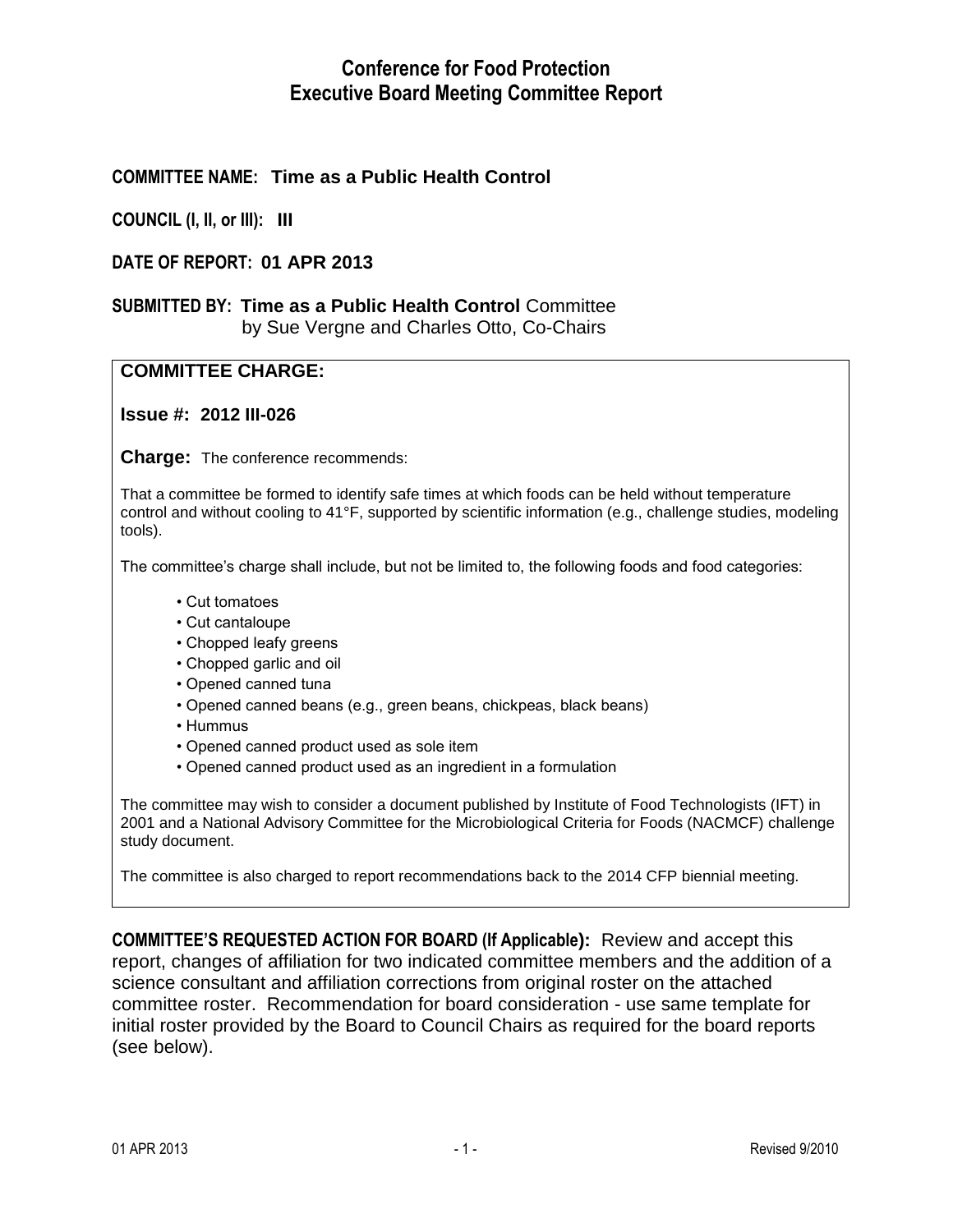#### **Initial Roster Format – Committee Interest List:**

| <b>3D Time as a Public Health Control</b> |                                                        |  |  |  |  |  |  |
|-------------------------------------------|--------------------------------------------------------|--|--|--|--|--|--|
| └ F Name                                  | City<br>Tel<br>∟ Name<br>State ∣ Email<br>Constituency |  |  |  |  |  |  |

#### **Roster Update Format:**

| <b>Committee Name:</b> |  |
|------------------------|--|
|                        |  |

|                      | <b>Position (Chair/</b> |                                                  |  |  |  |
|----------------------|-------------------------|--------------------------------------------------|--|--|--|
| Last Name First Name | Member)                 | Constituency Employer City State Telephone Email |  |  |  |

# **PROGRESS REPORT / COMMITTEE ACTIVITIES WITH ACTIVITY DATES:**

|             | <b>Summary</b>                                                    |  |  |  |  |
|-------------|-------------------------------------------------------------------|--|--|--|--|
| <b>Date</b> | <b>Activity</b>                                                   |  |  |  |  |
| 08/17/2012  | Email notifying committee members of their appointment by         |  |  |  |  |
|             | Conference Board; provided charge and solicited input on date for |  |  |  |  |
|             | first meeting                                                     |  |  |  |  |
| 09/06/2012  | Setup committee collaboration SharePoint site                     |  |  |  |  |
| 09/07/2012  | First committee web meeting                                       |  |  |  |  |
| 09/26/2012  | Communicated with Dean Rich Linton on 2002 Conference             |  |  |  |  |
|             | Committee that he chaired that created the current Time as a      |  |  |  |  |
|             | Public Health Control guidance as a part of the Conference Issue  |  |  |  |  |
|             | 2004-III-08, Time as A Public Health Control                      |  |  |  |  |
| 09/28/2012  | Disseminated first committee web meeting draft minutes and        |  |  |  |  |
|             | agenda for second committee web meeting                           |  |  |  |  |
| 10/05/2012  | Second committee web meeting                                      |  |  |  |  |
| 11/27/2012  | Disseminated second committee web meeting draft minutes and       |  |  |  |  |
|             | agenda for third committee web meeting                            |  |  |  |  |
| 11/30/2012  | Third committee web meeting                                       |  |  |  |  |
| 11/30/2012  | Disseminated Third web meeting recording link to committee        |  |  |  |  |
|             | members                                                           |  |  |  |  |
| 02/26/2012  | Disseminated third committee web meeting draft minutes and        |  |  |  |  |
|             | agenda for second committee web meeting                           |  |  |  |  |
| 03/19       | Fourth committee web meeting                                      |  |  |  |  |
|             |                                                                   |  |  |  |  |
|             | See Following Pages for Detailed Committee Meeting Minutes        |  |  |  |  |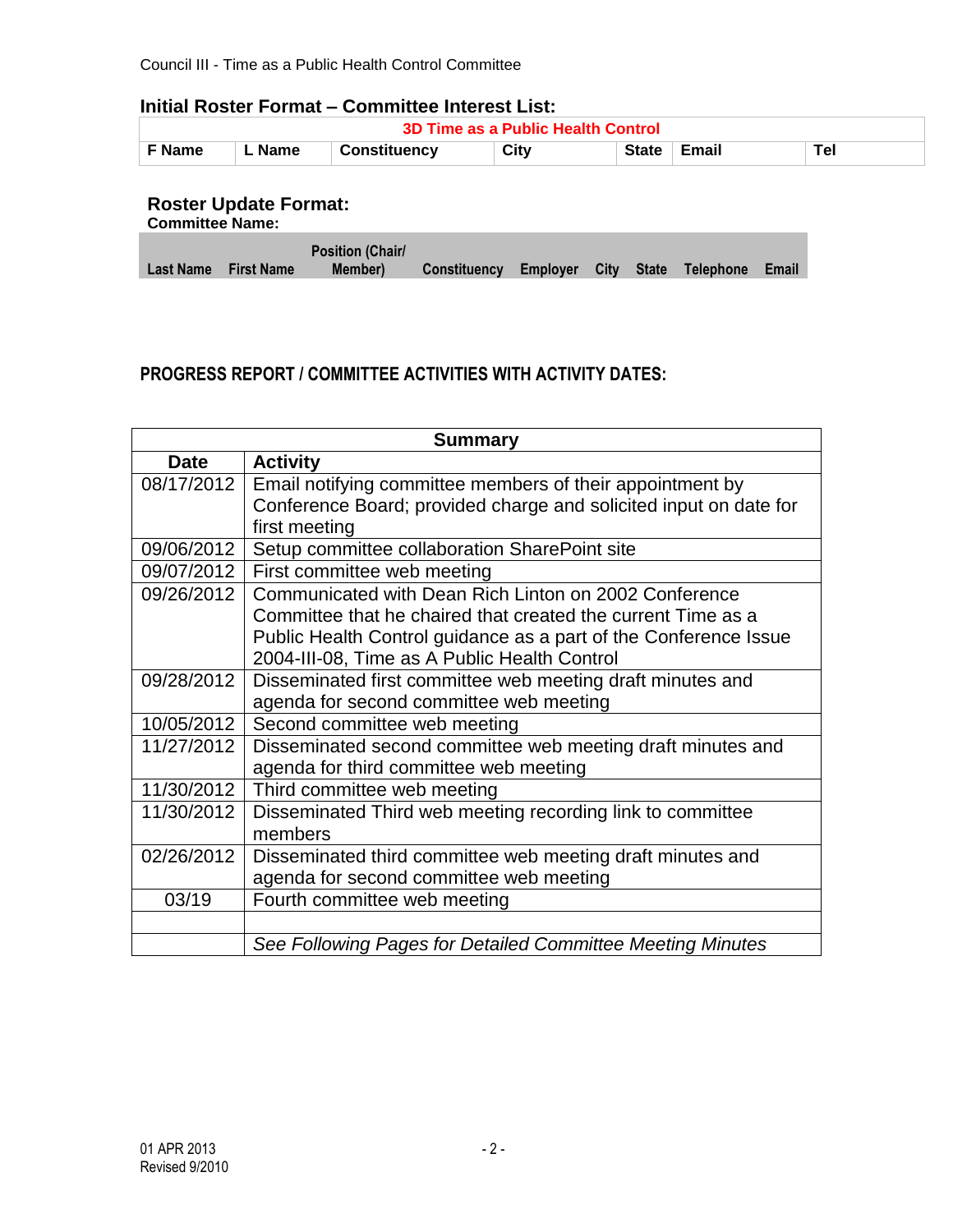# **CFP Time as a Public Health Control Committee Meeting Minutes**

# *September 7, 2012 1:00 pm EDT*

*Next meeting: (Week of October 1, 2012 – TBD by Member Poll)*

# **1. Agenda Review**

## **2. Attendees**

| <b>Name</b>             | <b>Present</b> |
|-------------------------|----------------|
| Charles Otto (Co-Chair) | X              |
| Sue Vergne (Co-Chair)   | X              |
| <b>Henry Blade</b>      | X              |
| <b>Bob Brown</b>        | X              |
| Deborah Carney          |                |
| <b>Hector Dela Cruz</b> | X              |
| Amanda Douglas          |                |
| <b>Robert Jue</b>       | X              |
| <b>Tim Jenkins</b>      | X              |
| Becky Krzyzanowski      | X              |
| <b>Gina Nicholson</b>   |                |
| Vito Palazzolo          |                |
| Sue Tyjewski            |                |
| <b>Kenneth Watt</b>     | X              |
| Lisa Weddig             | X              |
| George Zameska          | X              |
| Girvin Liggans          | X              |
| Donna Wanucha           |                |
| Guests:                 |                |
| <b>Todd Rossow</b>      | x              |
| - Council III Co-Chair  |                |

### **3. Meeting Recorders:**

A standardized committee meeting minutes form will be used by the committee to facilitate the capture of an overview of the discussion and actions planned. Draft will be circulated within a week and finalized after member review comments are received by that meeting's recorders.

Co-Chairs Sue Vergne and Charles Otto will serve as the recorders for this meeting. Meeting Recorder role will be rotated two different committee members for each meeting by prior request by co-chairs.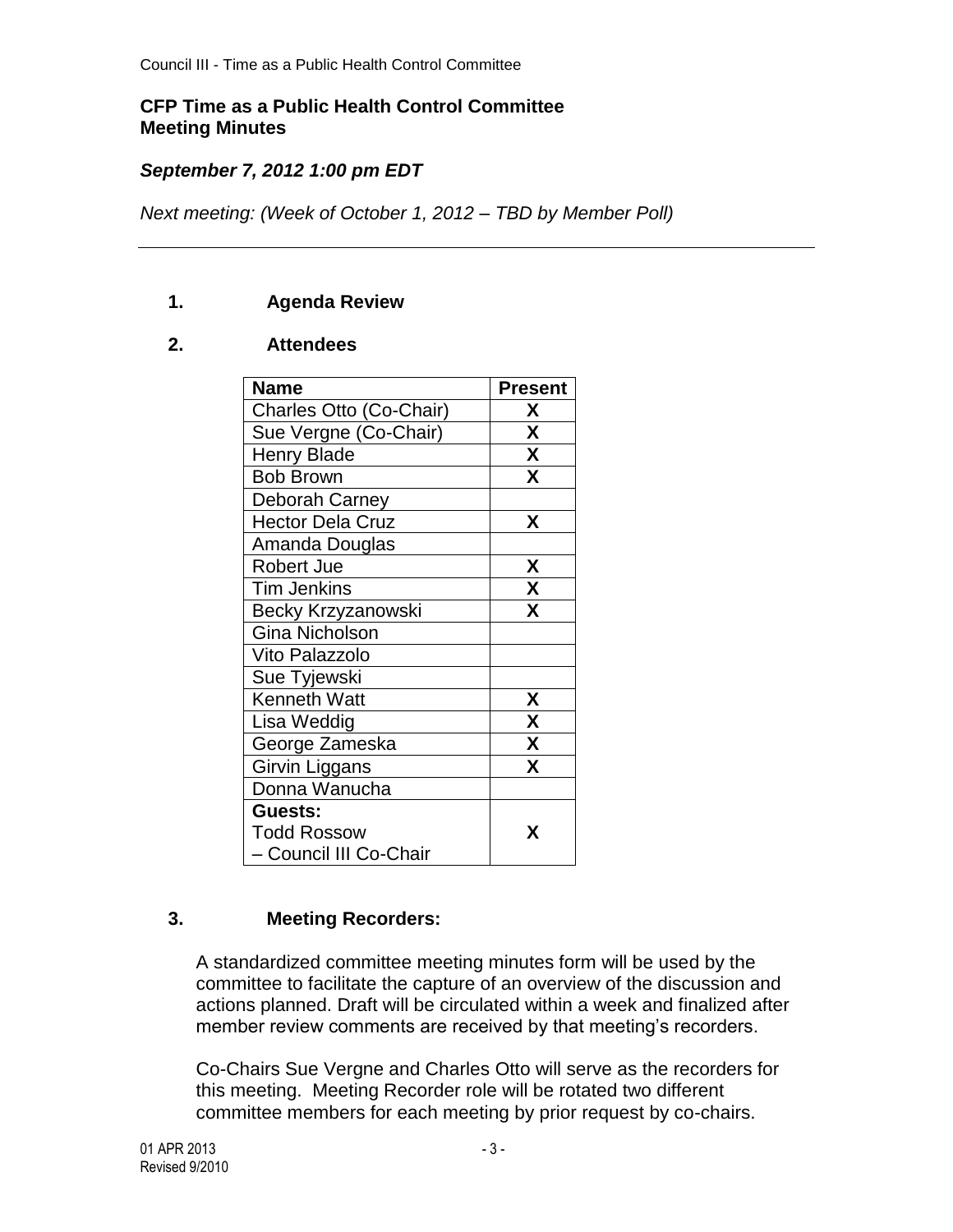With permission of the attendees, the meeting was recorded for the benefit of those who could not attend and for the committee's records. The web meeting recording of the first committee meeting is available at:

Direct Viewing Link: **[View Recording](https://www.livemeeting.com/cc/cdc/view?id=FR7B37&pw=2012-09-07-A)**

Alternate Logon Information:

 Subject: CFPIII - Time As A Public Health Control - Meeting 01 Recording URL: https://www.livemeeting.com/cc/cdc/view Recording ID: FR7B37 Attendee Key: 2012-09-07-A

# **Notes:**

1. Select High Fidelity format for best viewing option that uses a web browser format for a player. Select WMV option for replay in a lower quality windows media format.

2. Use your computer's speaker volume control to increase and decrease the recording's volume that varied with the different participant's audio connections.

# **4. Discussion of the Committee Charge:**

### **Time as a Public Health Control Committee Charge:**

The Conference recommends:

That a committee be formed to identify safe times at which foods can be held without temperature control and without cooling to 41°F, supported by scientific information (e.g., challenge studies, modeling tools).

The committee's charge shall include, but not be limited to, the following foods and food categories:

- Cut tomatoes
- Cut cantaloupe
- Chopped leafy greens
- Chopped garlic and oil
- Opened canned tuna

• Opened canned beans

(e.g., green beans,

chickpeas, black beans)

• Hummus

• Opened canned product used as sole item

• Opened canned product used as an ingredient in a formulation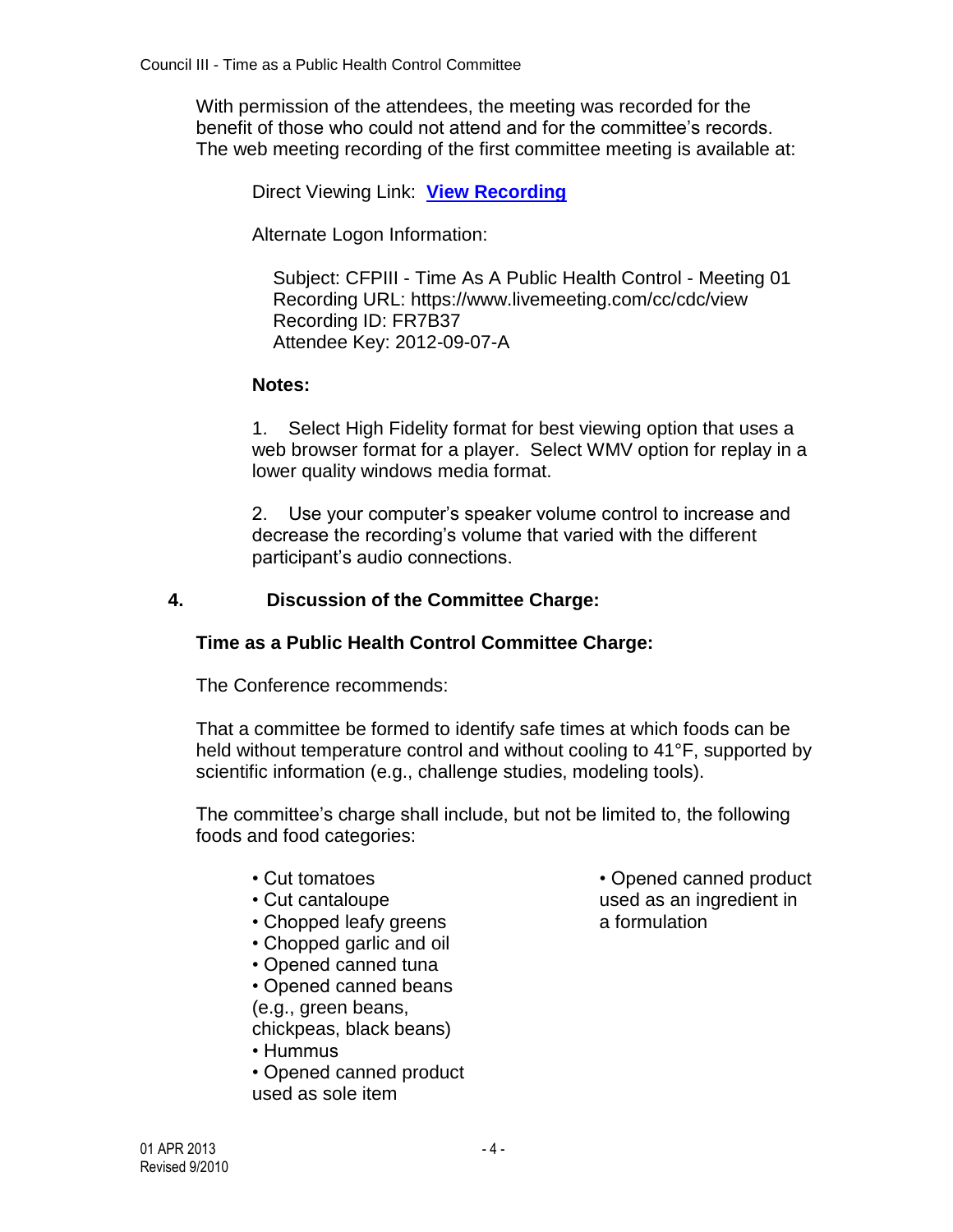The committee may wish to consider a document published by Institute of Food Technologists (IFT) in 2001 and a National Advisory Committee for the Microbiological Criteria for Foods (NACMCF) challenge study document.

The committee is also charged to report recommendations back to the 2014 CFP biennial meeting.

Todd Rossow, Council III Vice-Chair, reminded the committee that the original issue considered by 2012's Council III was III-026.

Committee discussion included:

- Council added the specific food references to the original issue in its  $\bullet$ deliberations;
- List of foods that could be listed was endless;
- Committee work should use the definition of a potentially hazardous food  $\bullet$ (PHF) / (time/temperature control for safety food) (TCS) rather than try to add new interpretations to this foundational principle of food safety;
- Current charge list of foods to be considered could be broken down  $\bullet$ categorically into fresh and processed;
- Issue reference, Food Code requirement (3-501.19(B)(1)), for pre- $\bullet$ chilling product to 41°F (5°C) started with 2005 edition of Food Code, which was based on CFP passage of 2004 CFP Issues III-08 – III-10 that resulted from CFP Council III's Time as a Public Health Control Committee recommendations. This Committee was originally established by 2002 CFP in Issue 02-03-22;
- Food Code Public Health Reasons, Food Code Annex 3, cite *Listeria*   $\bullet$ *monocytogenes* based on research and USDA pathogen modeling program results for basis of current requirements;
- Committee work should review the NACMF and IFT documents as a  $\bullet$ starting point for our work; and
- Current scientific literature and research basis of pathogen risks for  $\bullet$ these commodities and other commodities to be considered need to be a part of our committee's deliberation and recommendations.

# **5. Action Items:**

- 1. Committee reviewed CFP committee cycle and deadlines for our reports:
	- 8/2012 CFP Board Appoints Committee Members
	- 9/2012 Time As A Public Health Control Committee 1st Meeting  $\bullet$
	- 3/2013 Committee 1st Report Due to CFP Board
	- 7/2013 Committee 2nd Report Due to CFP Board  $\bullet$
	- 9/2013 Committee Begins to Finalize CFP Report / Issues
	- 1/2014 Committee Submits Report / Issues to CFP  $\bullet$
	- 4/2014 Committee Presents Report / Issues to CFP Council III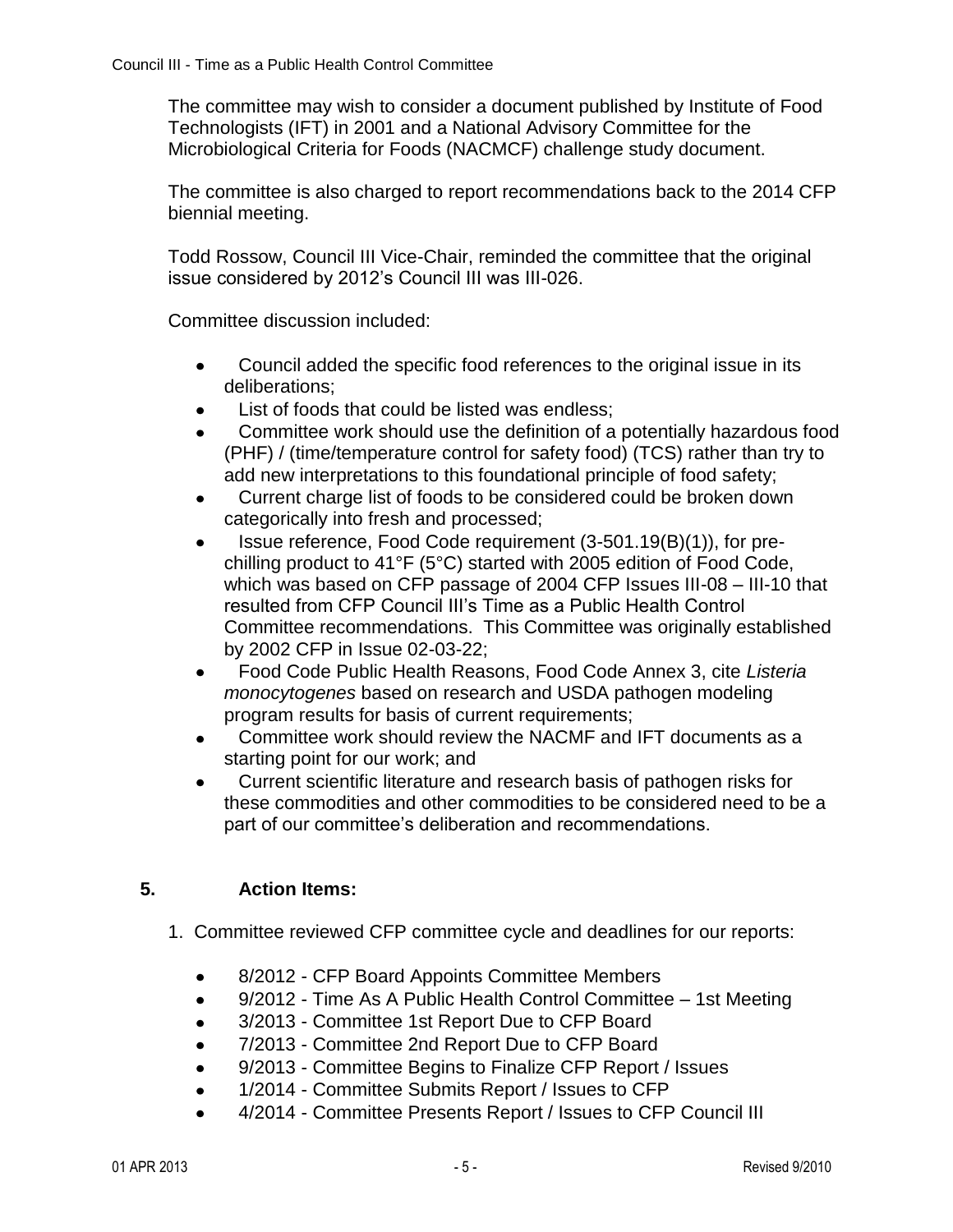2. Before next Committee meeting, members should review charge's reference documents:

- IFT's Evaluation and Definition of Potentially Hazardous Foods  $\bullet$ [http://www.fda.gov/Food/ScienceResearch/ResearchAreas/SafePractices forFoodProcesses/ucm094141.htm]
- NACMF's Parameters for Determining Inoculated Pack/Challenge Study  $\bullet$ **Protocols** [http://www.fsis.usda.gov/PDF/NACMCF\_Inoculated\_Pack\_2009F.pdf]

# **6. Sub-Committee Formation and Objectives:**

At this time, the committee felt no need to create subcommittees.

# **7. Wrap-Up**

Wrap up items included:

- Reviewed discussion of the issue and action items before next call;
- Considered the committee's preference for web meeting as format for  $\bullet$ our meetings;
- Time of 1 PM Eastern seemed to work for those in attendance; and
- Discussed the Committee's SharePoint site as our collaboration  $\bullet$ platform.

# **8. Next Meeting**

*Week of October 1, 2012 – Date to be determined by Member Poll*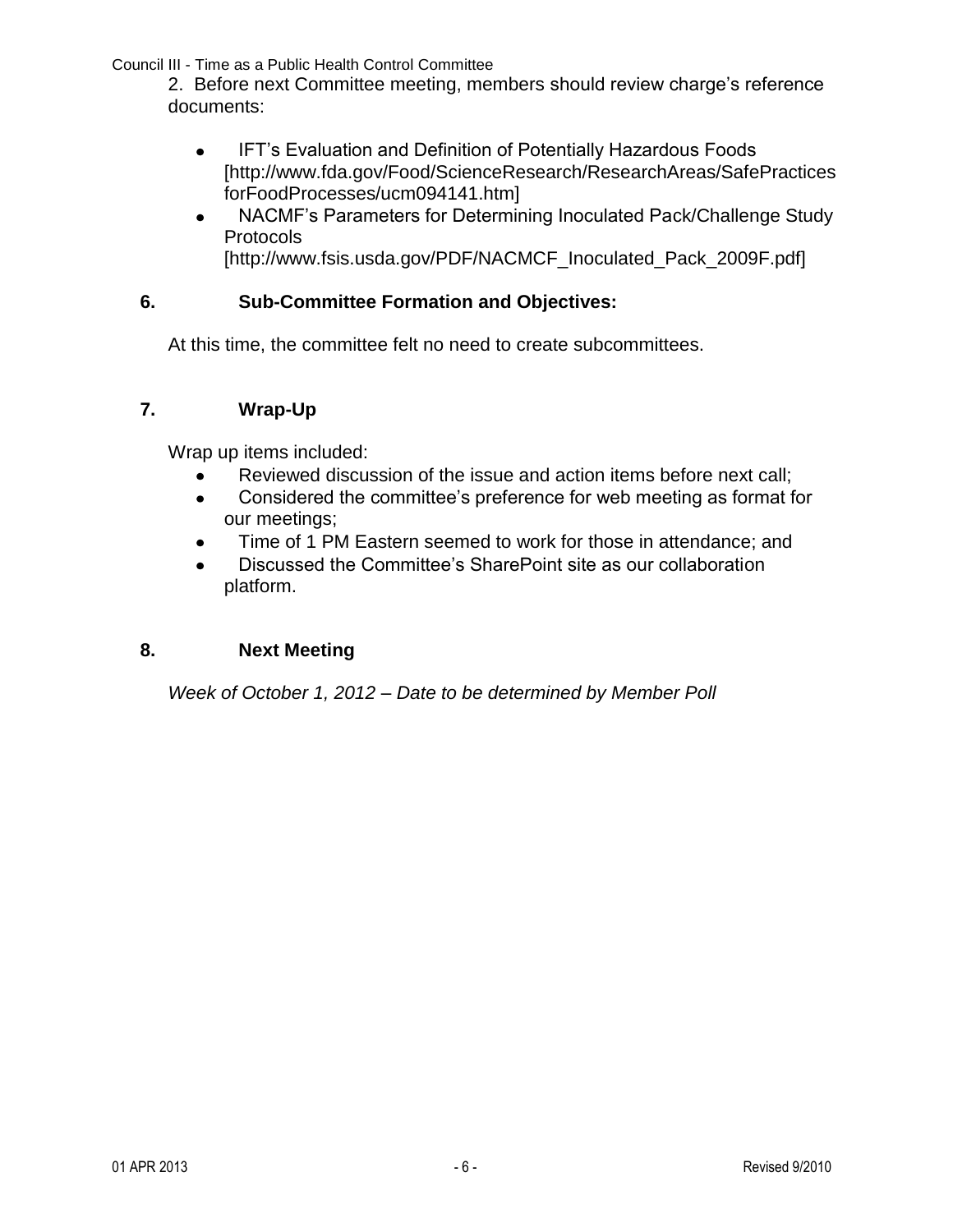### Council III - Time as a Public Health Control Committee **CFP Time as a Public Health Control Committee Meeting Minutes**

*Second Meeting October 5, 2012 1:00pm Next meeting* TBD: 1st or 2nd Friday in November 2 *or 9*

#### **1. Agenda Review**

#### **2. Attendees**

| <b>Name</b>             | <b>Present</b> |
|-------------------------|----------------|
| Charles Otto (Co-Chair) | x              |
| Sue Vergne (Co-Chair)   | X              |
| <b>Henry Blade</b>      | X              |
| <b>Bob Brown</b>        | X              |
| Deborah Carney          | X              |
| <b>Hector Dela Cruz</b> | X              |
| Amanda Douglas          |                |
| <b>Robert Jue</b>       | x              |
| <b>Tim Jenkins</b>      |                |
| Becky Krzyzanowski      |                |
| <b>Gina Nicholson</b>   |                |
| Vito Palazzolo          | X              |
| Sue Tyjewski            | x              |
| <b>Kenneth Watt</b>     |                |
| Lisa Weddig             | x              |
| George Zameska          | x              |
| Girvin Liggans          |                |
| Donna Wanucha           | X              |
| Guests:                 | X              |
| <b>Rich Linton</b>      |                |

### **3. Meeting Recorders**

Henry Blade and Lisa Weddig will serve as the recorders for this meeting.

With permission of the attendees, the meeting was recorded for the benefit of those who could not attend and for the committee's records. The web meeting recording of the meeting is available at:

Direct Viewing Link: **[View Recording](https://www.livemeeting.com/cc/cdc/view?id=3KB27B&pw=2012-10-05-A)**

Alternate Logon Information:

 Subject: CFPIII - Time As A Public Health Control - Meeting 02 Recording URL:<https://www.livemeeting.com/cc/cdc/view> Recording ID: 3KB27B Attendee Key: 2012-10-05-A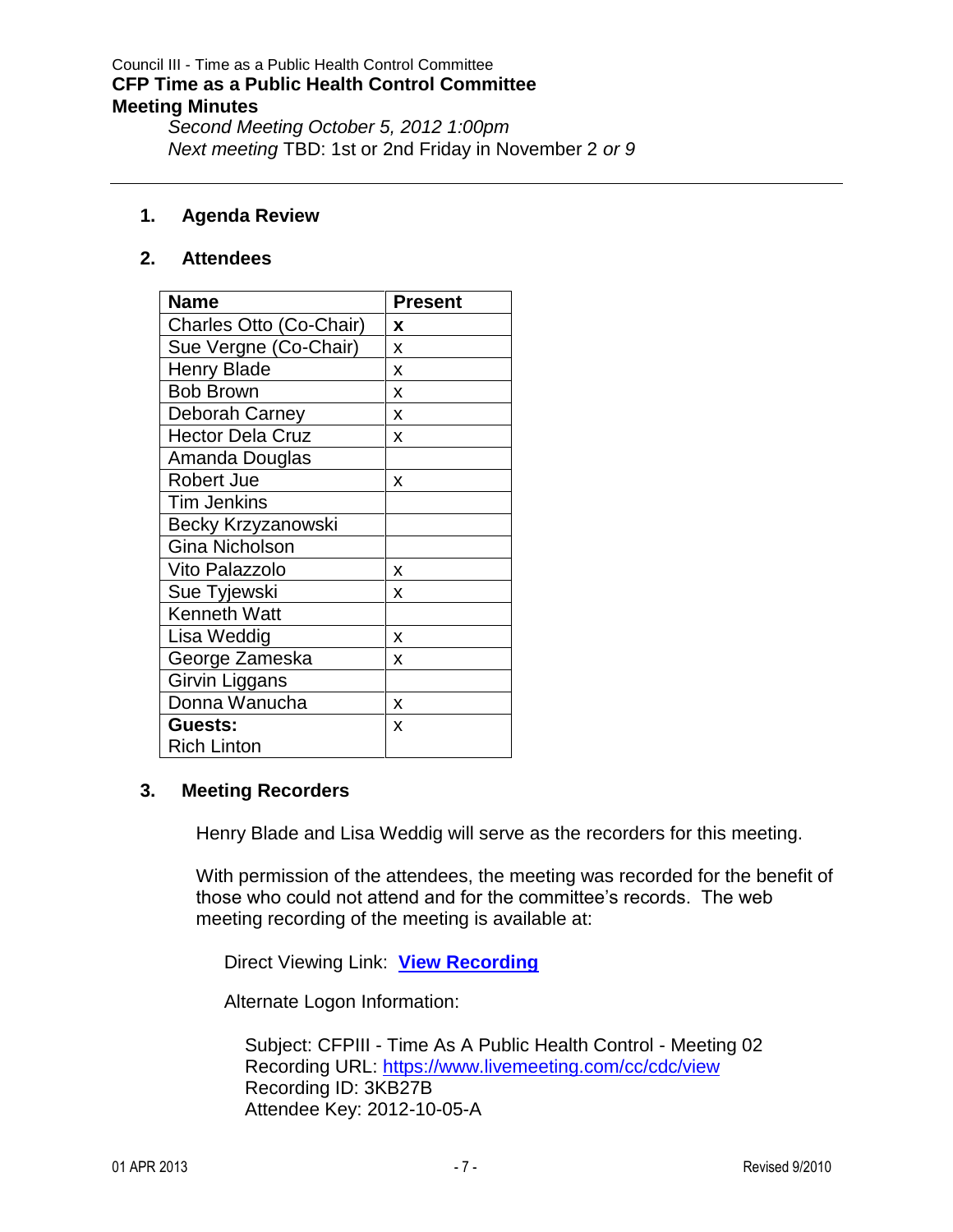- 1. Select High Fidelity format for best viewing option that uses a web browser format for a player. Select WMV option for replay in a lower quality windows media format.
- 2. Use your computer's speaker volume control to increase and decrease the recording's volume that varied with the different participant's audio connections.

## **4. Discussion with Dr. Richard Linton**

Dr. Linton reviewed activities of the 2004 TPHC Committee and key findings relevant to our committee charge. Dr. Linton also reviewed key points of the 2001 NACMCF paper and provided suggestions of additional resources to support our charge.

Review of the 2001 NACMF Paper

- 40-140°F was the original schedule. The committee used a very conservative approach to develop the new 41-135°F range.
- Appendix 1 in the paper shows the comprehensive list of pathogens they reviewed. The committee considered worst case scenarios for foods and pathogens, asking "Which pathogens grow fastest (specifically "How long to increase by 1,2,3 logs?") at what temperatures?" The conclusions were:
	- o *Listeria monocytogenes* target pathogen for <70°F;
	- o *Clostridium perfringens* and *Staphylococcus aureus* >70°F;

Dr. Linton suggests we also stay conservative:

- Dr. Linton said the committee's original recommendation of 4 hours at room temperature is extremely conservative and could be 2-3 times longer, even without factoring in lag time. But he suggested we stay conservative with our recommendations and look at the worst case temperatures and how long product can be held.
- The committee considered temperature changes of foods as instant to be  $\bullet$ conservative, and because it was difficult to predict temp rates of change given different foods.

Useful Resources mentioned by Dr. Linton

- Dr. Linton suggested information could be found through a literature  $\bullet$ review, consulting with experts and by using the USDA Pathogen Modeling Program and the ComBase Predictor.
- It may be difficult to find published research on products other than cut tomatoes, cut melon and leafy greens.
- The 2004 Time as a Public Health Control Committee report will be a useful reference. Charles will post it to the FDA Collaboration Site.
- $\bullet$ The ComBase program allows putting in changing time and temperature parameters to test our hypotheses about temperature only as a control, but Dr. Linton also suggested we get further guidance from experts who served on the committee: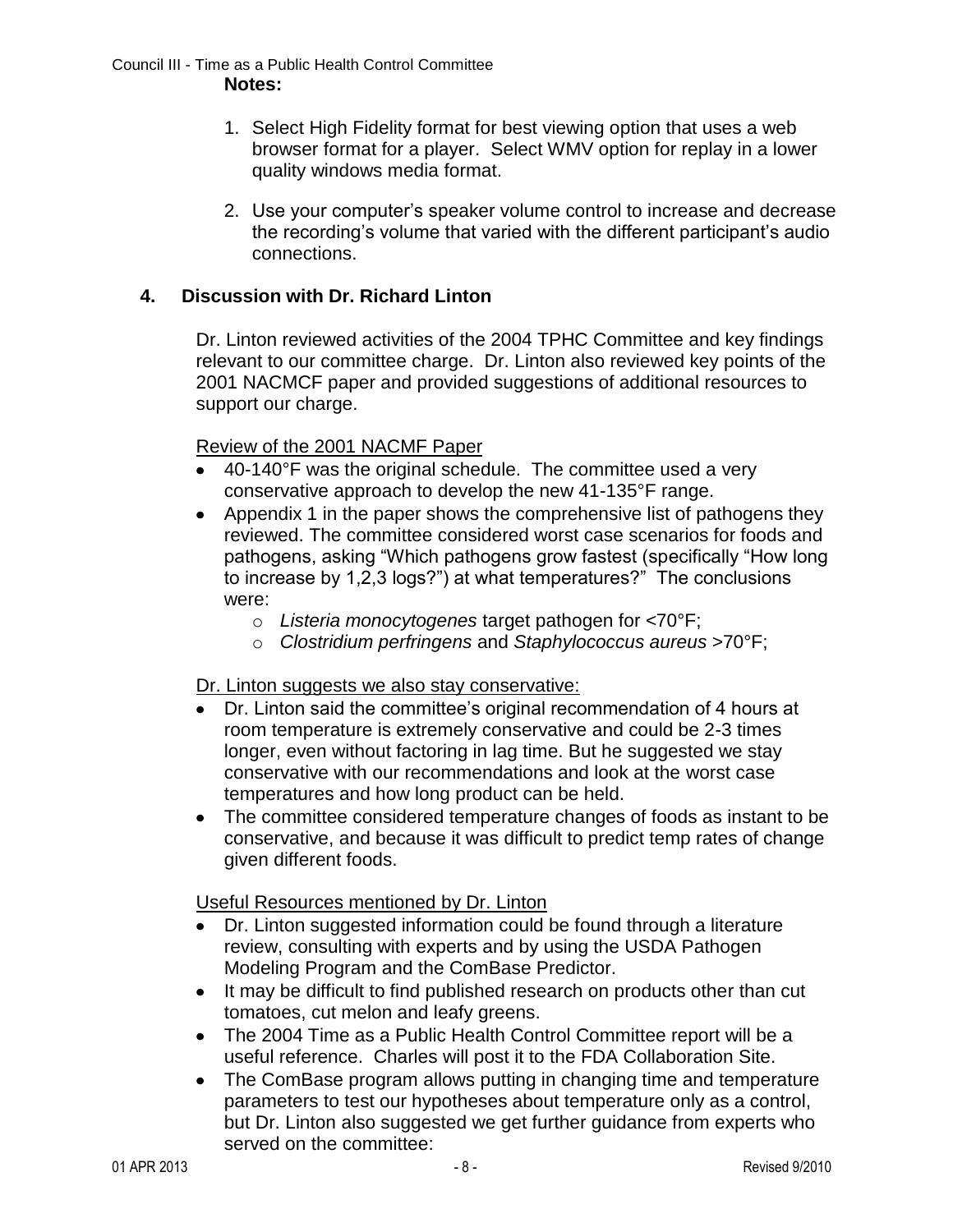- o Microbial modeling w/ Dr. Schaffner (Rutgers University)
- o Linda Harris (UC Davis) knows about food cooling/warming and leafy greens

#### **5. Reviewed and approved Minutes from Last Meeting**

The minutes will be posted on the committee collaboration website.

### **6. Review and discussion of Committee's Charge**

The group discussion focused on how the Charge could be differentiated between two "time as a control" scenarios depending on the way temperature would be changing:

- I. Starting under cold/hot temp control, then going out of control by holding at ambient or room temperature in the kitchen (safe times without any temperature control).
- II. Starting at ambient, not under cold/hot temp control, and remaining at ambient or room temperature in the kitchen (safe times without cooling to 41°F)

## **7. CDC/FDA Collaboration Site**

- Charles reviewed how to get on the site, log on, welcome screen, announcements, calendar, features, etc.
- Members will receive information by email on how to access site
- Shared documents / Common filing system is a key feature.
- Emails alert will indicate when new items are added to filing. The alert levels can be selected. Committee members can add documents materials to file.
- Common Discussion board for on-line discussions of specific topics.

### **8. Review & Discussion of other useful Reference Documents & Tools**

- 2001 IFT Evaluation and Definition of PHF / TCS Report  $\bullet$ 
	- $\circ$  Discussed how the interactions of food parameters (a<sub>w</sub>, pH, nutrient, bio structure, etc.) is complex, and we'll need to be precise on using terms.
	- o Discussed the importance of considering the factors for growth to group food types by common characteristics; same goes for the organisms of concern. The combinations of foods and organisms will have bearing on how conservative our approach will be.
	- o Regarding processing effects, e.g. heat transfer, discussed the difficulty in predicting rates of food temp change given different foods, and the prior committee used instant temperature changes to be conservative.
	- o Reviewed the framework for determining whether foods were PHF/TCS, or not. Discussed usefulness of TCS determination tables and flow chart; good for deciding if a challenge test is needed.
- NACMF 2009 Parameters for Inoculated Pack/Challenge Studies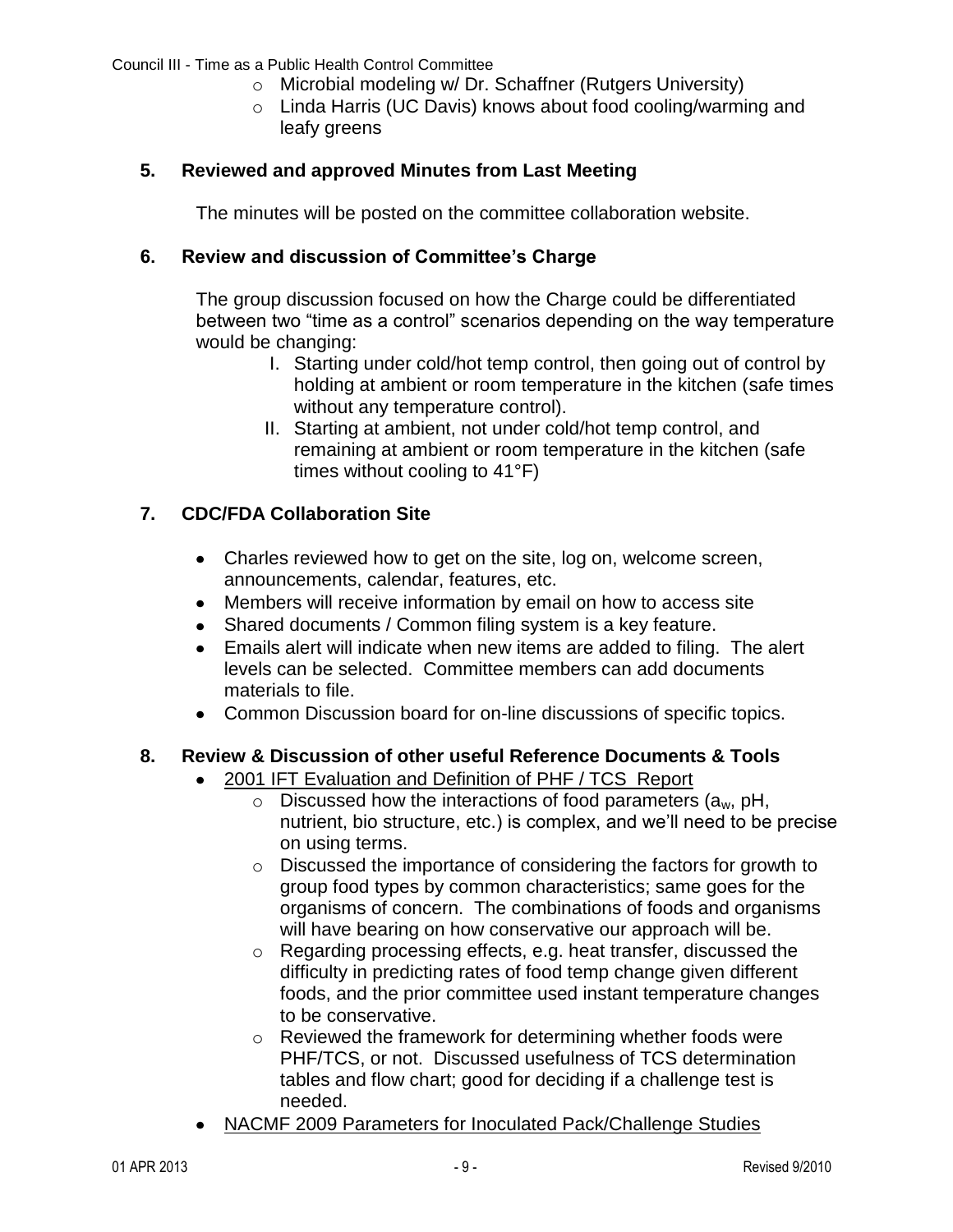- o Reviewed factors to consider, methods, decision tree. Discussed how this study can be helpful in understanding what parameters control growth. We can apply for general categories of nature of individual or groups of foods, pathogens
- o "Comm Base" program is referenced in NACMF 2009. Charles will post the website on our collaboration site.

# **9. Sub-Committee Formation and Objectives**

- Discussed tackling the foods listed in the charge by two groups (heat treated and not heat treated / raw), considered opening with canned tuna, but after discussion chose Cut-Tomatoes because research publications would be available.
	- o Sue will generate a list of questions and post to the site Discussion Board to get us thinking and talking.
	- o Committee members should add more questions, participate in the on-line discussion, and post any relevant articles / information.

# **10. Wrap-Up & Next Meeting**

1st or 2nd Friday, November 2 or 9. Sue or Charles will put out an online poll to decide date

# **11. Action Items**

- Our first report is due March 2013
- Donna Wanucha will post 2006 FDA guidance document for PHF/TCS.
- Sue and Charles will reach out to former committee.
- Charles will post the "Comm Base" program website on our collaboration site.
- Need to identify volunteers to lead product discussions.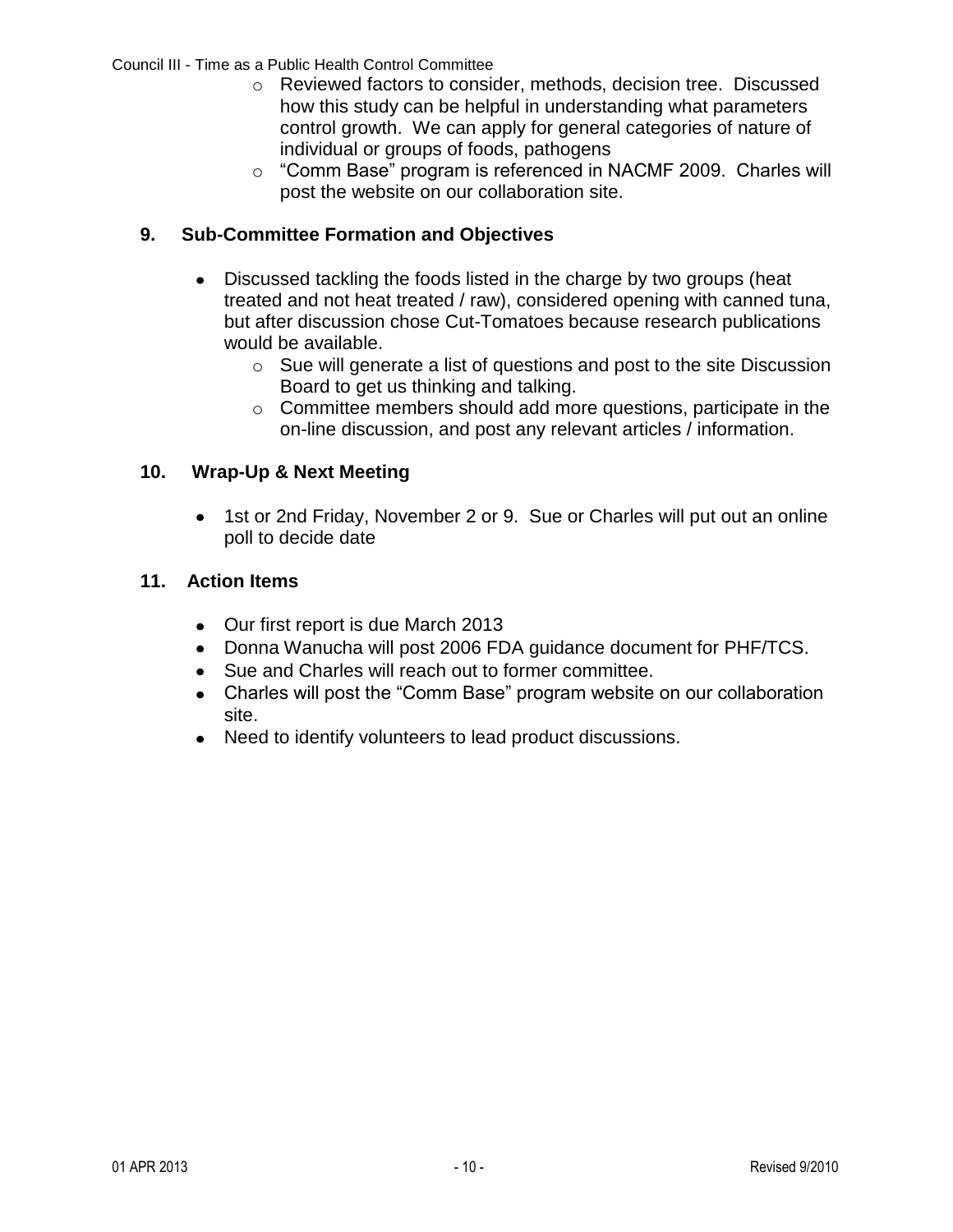#### **CFP Time as a Public Health Control Committee Meeting Minutes**

*Third Meeting November 30, 2012 1:00pm EST Next meeting* TBD: Projected to be third week of January, 2013

## **1. Agenda Review**

### **2. Attendees**

| <b>Name</b>             | <b>Present</b> |
|-------------------------|----------------|
| Charles Otto (Co-Chair) | x              |
| Sue Vergne (Co-Chair)   | X              |
| <b>Henry Blade</b>      | X              |
| <b>Bob Brown</b>        |                |
| Deborah Carney          | x              |
| <b>Hector Dela Cruz</b> | x              |
| Amanda Douglas          | X              |
| <b>Robert Jue</b>       | X              |
| <b>Tim Jenkins</b>      | X              |
| Becky Krzyzanowski      | x              |
| <b>Gina Nicholson</b>   |                |
| Vito Palazzolo          |                |
| Sue Tyjewski            | x              |
| <b>Kenneth Watt</b>     |                |
| Lisa Weddig             |                |
| George Zameska          | x              |
| <b>Girvin Liggans</b>   | X              |
| Donna Wanucha           | X              |
| Guests:                 |                |
| Dave Gifford            |                |
| <b>Todd Rossow</b>      | x              |

### **3. Meeting Recorders**

Deb Carney and Hector Dela Cruz served as the recorders for this meeting.

With permission of the attendees, the meeting was recorded for the benefit of those who could not attend and for the committee's records. The web meeting recording of the meeting is available at:

Direct Viewing Link: [https://www304.livemeeting.com/cc/cdc/view?id=KBKJ7Z-1&pw=2012-11-](https://www304.livemeeting.com/cc/cdc/view?id=KBKJ7Z-1&pw=2012-11-30-A) [30-A](https://www304.livemeeting.com/cc/cdc/view?id=KBKJ7Z-1&pw=2012-11-30-A)

Alternate Logon Information: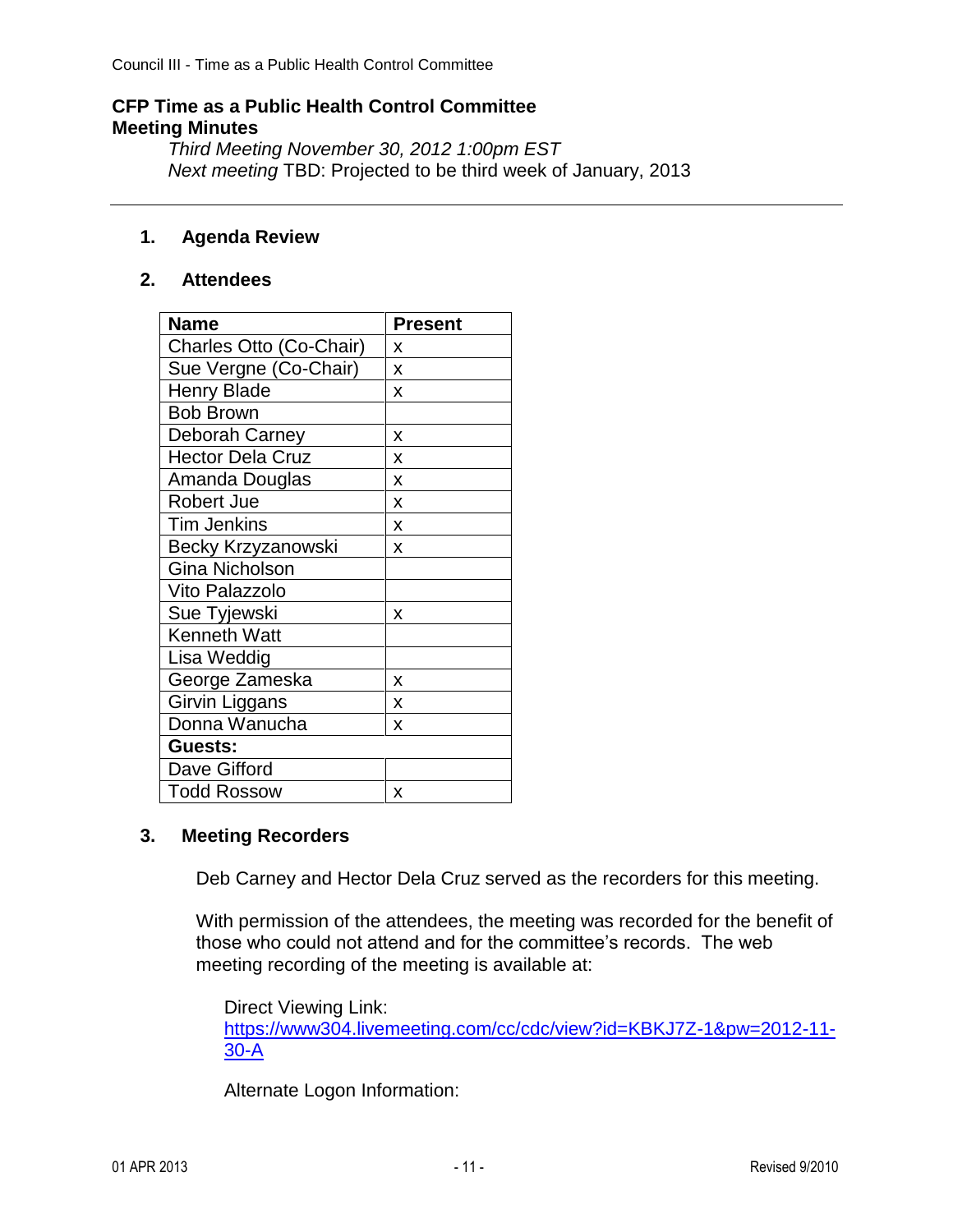Subject: CFPIII - Time As A Public Health Control - Meeting 02 Recording URL:<https://www304.livemeeting.com/cc/cdc/view> Recording ID: KBKJ7Z-1 Attendee Key: 2012-11-30-A

## **Notes:**

- 3. Select High Fidelity format for best viewing option that uses a web browser format for a player. Select WMV option for replay in a lower quality windows media format.
- 4. Use your computer's speaker volume control to increase and decrease the recording's volume that varied with the different participant's audio connections.

# **4. Reviewed and approved Minutes from Last Meeting**

Minutes will be posted on the committee collaboration website.

### **5. Discussion with Girvin Liggans Regarding FDA Guidance on Cut Tomatoes**

Girvin reviewed the FDA "Program Information Manual (PIM): Retail Food Protection Storage and Handling of Tomatoes," specifically inoculation studies reported in Attachment B.

Review of Inoculation Studies of Beefsteak and Roma Tomatoes

- No pathogen (*Salmonella* Enteridis and *Salmonella* Newport) growth was  $\bullet$ observed following Lag Phase Duration Time in tomatoes held at 41°F.
- Pathogen growth rates for tomatoes held at 72°F did not reach a 1-log increase.
- Results suggest that TPHC can begin at the first cut, regardless if the tomato is not cooled to 41°F.
- Results suggest that if the temperature of cut tomatoes did not go above 70°F, holding without temperature control could safely go as long as 8 hours.
- Girvin expressed caution, suggesting the study results not be extrapolated to other produce commodities.

Use of Tomatoes that Have Yet to Finish Cooling to 41°F

- Donna Wanucha mentioned that tomatoes removed from the cooling process must be for immediate use.
	- $\circ$  If the tomatoes have not yet reached 41°F when removed from cooling, the TPHC clock begins when the tomatoes were initially cut, regardless if they are currently being cooled.
- The Committee felt that missing from the FDA PIM is clarification for foods in the process of being cooled and how it applies to a TPHC plan.

# **6. Dr. Don Schaffner's General Interest Paper**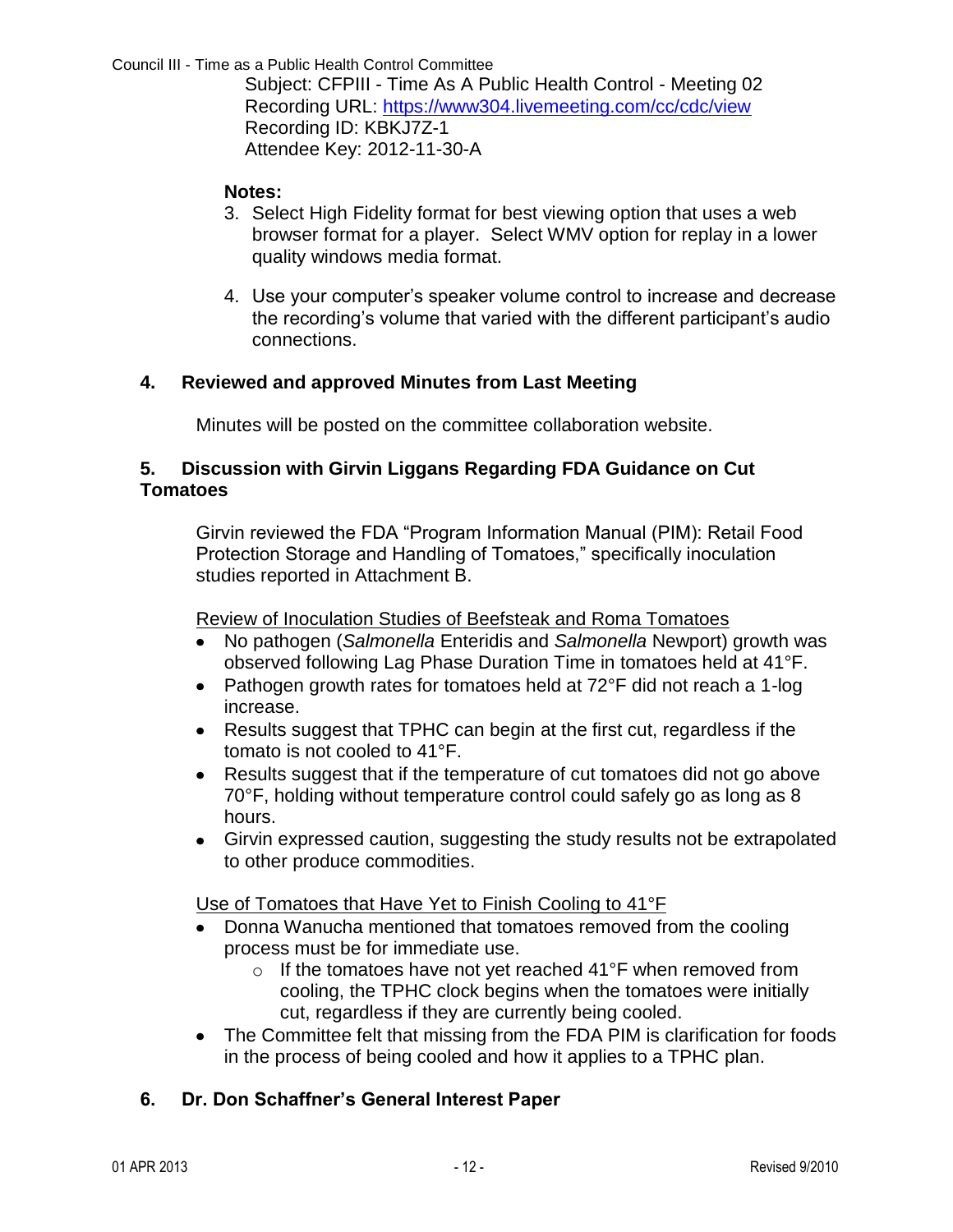Dr. Schaffner's paper was introduced by Charles Otto. It is a computer model for use as a tool in managing risks posed by rising temperatures during food transport.

# **7. CDC/FDA Collaboration Site**

- Charles invited all to share feedback on the site. General consensus was that all were very satisfied with the site; however, some have had difficulties logging on.
- Those having difficulties with logging on were asked to contact Charles for assistance
- Key features were mentioned, specifically the discussion board.

# **8. Selection of Next Food Item for Assessment**

- Vote on the selection of a Processed Food vs. Produce.
	- o Online vote was 6-1 in favor of Processed Food.
	- o Telephone vote was 3-0 in favor of Processed Food.
	- o A Processed Food (canned good) will be the next food item assessed. Consensus was the selection of canned beans.
- Committee members should post the following info to share on the Collaboration site by the first week of January:
	- i.Parameters for consideration (e.g. mashed vs. whole, room temperature can vs. refrigerated, pathogens/agents, pH, water activity)

ii.Studies, outbreak data, pathogen modeling data.

# **9. Wrap-Up & Next Meeting**

• Third week of January, 2013.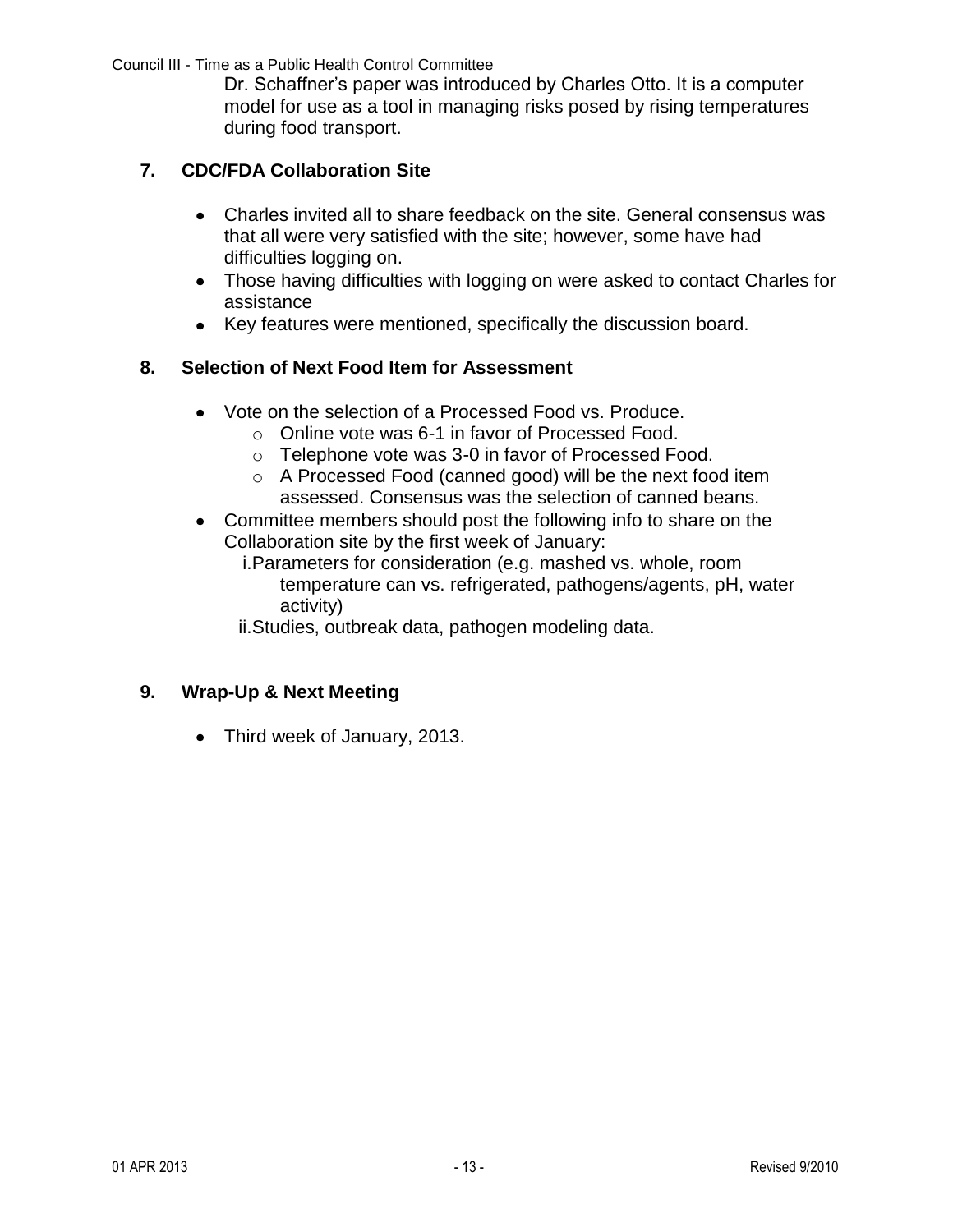# **CFP Time as a Public Health Control Committee** *DRAFT* **Meeting Minutes (***To Be Reviewed, Modified and Accepted in April 2013 Meeting***)**

*Fourth Meeting March 19, 2013 1:00pm EST Next meeting* TBD: Projected to be in next 4 weeks.

#### **1. Agenda Review**

#### **2. Attendees**

| <b>Name</b>             | <b>Present</b> |
|-------------------------|----------------|
| Charles Otto (Co-Chair) | x              |
| Sue Vergne (Co-Chair)   | X              |
| <b>Henry Blade</b>      |                |
| <b>Bob Brown</b>        |                |
| Deborah Carney          | x              |
| <b>Hector Dela Cruz</b> |                |
| Amanda Douglas          | x              |
| <b>Robert Jue</b>       | X              |
| <b>Tim Jenkins</b>      | x              |
| Becky Krzyzanowski      |                |
| <b>Gina Nicholson</b>   |                |
| <b>Vito Palazzolo</b>   |                |
| Sue Tyjewski            | x              |
| <b>Kenneth Watt</b>     |                |
| Lisa Weddig             | x              |
| George Zameska          | x              |
| Girvin Liggans          | X              |
| Donna Wanucha           | X              |

#### **3. Meeting Recorders**

Amanda Douglas and Tim Jenkins served as the recorders for this meeting.

With permission of the attendees, the meeting was recorded for the benefit of those who could not attend and for the committee's records. The web meeting recording of the meeting is available at:

Direct Viewing Link: **[View Recording](https://www.livemeeting.com/cc/cdc/view?id=QZ34S2&pw=2013-03-19-A)**

Alternate Logon Information:

| Subject:      | CFPIII Time As A Public Health Control - Meeting 04    |
|---------------|--------------------------------------------------------|
|               | Recording URL: https://www.livemeeting.com/cc/cdc/view |
| Recording ID: | QZ34S2h                                                |
| Attendee Key: | 2013-03-19-A                                           |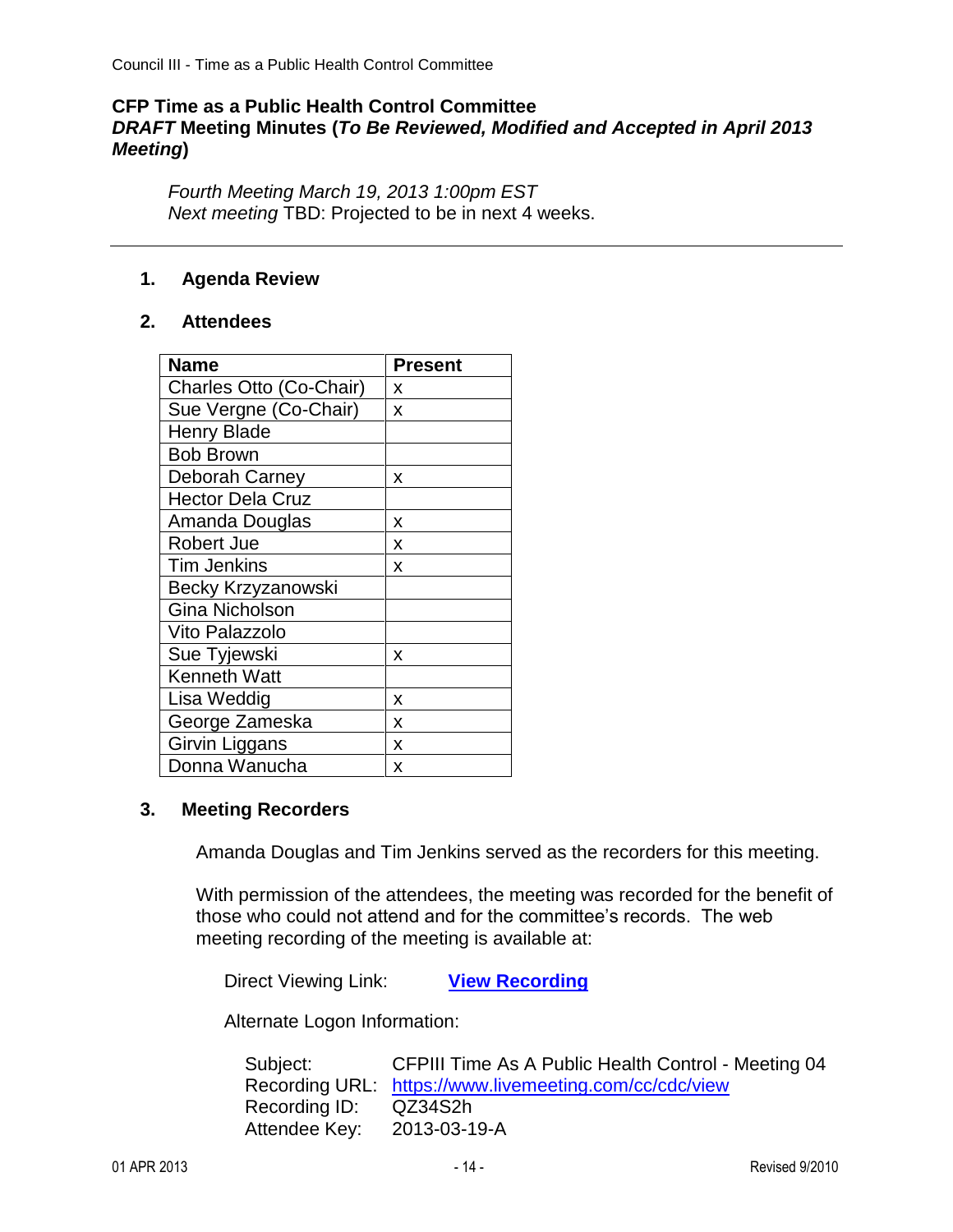#### **Notes:**

Select High Fidelity format for best viewing option that uses a web browser format for a player. Select WMV option for replay in a lower quality windows media format.

Use your computer's speaker volume control to increase and decrease the recording's volume that varied with the different participant's audio connections.

#### **4. Reviewed and approved Minutes from Last Meeting**

Minutes will be posted on the committee collaboration website.

### **5. CDC/FDA Collaboration Site**

- $\bullet$ Charles invited feedback from the group on the site. General consensus was that the group is not fully utilizing the collaboration site due to either site technical issues or an expired password.
- Charles is investigating with the technical support group and will provide  $\bullet$ an update to the group.
- Charles informed everyone that their password will need to be reset  $\bullet$ every 90 days and an email reminder will be sent to prompt this action.
- Charles reiterated the importance of everyone accessing and using the  $\bullet$ site when the issues have been resolved.

### **6. Canned Beans Discussion**

Charles opened up the discussion on the canned bean food item (green beans, chickpeas and black beans) to determine what information has been collected by the group.

- Charles confirmed with the group that canned beans are considered  $\bullet$ sterile until they are opened. Charles asked what pathogens are likely to contaminate the product. The group indicated that Staph aureus and any of the normal human pathogens need to be considered. Dr. Donald Schaffner has created a chart showing which organisms grow and which temperatures
- Charles asked the group about Listeria growth rates at ambient  $\bullet$ temperatures. Is there a concern in regard to Listeria even though studies suggest 8 hours is safe for other organisms?
- Charles confirmed that the discussion was for canned beans only and does not include canned beans mixed with other products. The canned beans when opened are envisioned being placed on a cold serving line/food bar.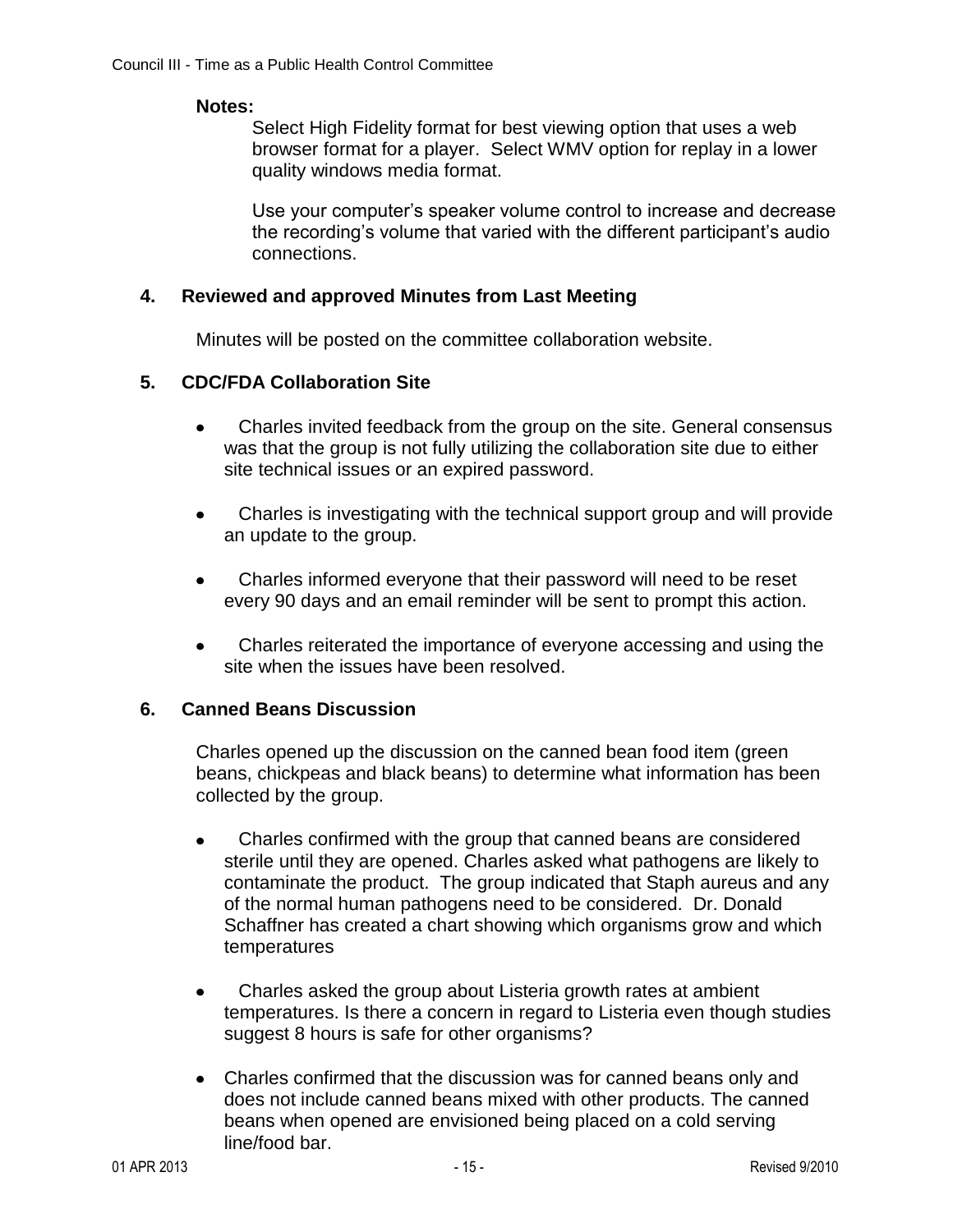- Bob Jue found some research on Bacillus Cereus. The goal of canning is  $\bullet$ to get a spore kill temp. Canned green beans were not specified in literature on canning process. Bacillus cereus can survive pasteurization but there are not a lot of outbreaks associated. Lisa Weddig said that Bacillus Cereus is more heat resistant than C. bot.
- $\bullet$ There may not be sufficient examples in literature of bacteriological growth after opening canned product unless there is contamination after opening. There are pathogen charts for other food products though.
- $\bullet$ George Zameska searched extensively but could not find studies or references bacteriological studies on canned beans. He did see literature on other canned foods indicating no significant growth under ideal conditions for up to 8 hours after opening the can.
- Donna said that product should start cold or hot, not room temperature. We need to consider the environment in which time as a public health control is being used – salad bars are open to contamination.
- $\bullet$ Sue Vergne commented that food service may start prep at 8am which allows limited time for cooling beans from the can starting from ambient temperature. Requiring cold storage of canned products impacts food service cost, space and time.
- Girvin has posted canned and fresh string bean and kidney bean pH and  $\bullet$ water activity information on the collaboration site. The pH is variable from 5.4 to 7.0 and both have high water activity. This therefore means that these products are TCS. We need to define question and hone in on the products. Modeling is needed to determine log growth. We need a basic model for worse case scenarios. If the worst case is not a significant risk then we are better able to assess if modification is possible.
- $\bullet$ Deborah Carney referred to an example of hummus made from canned Garbanzo beans and a food borne illness case but said we don't yet have scientific backing to determine if we whether or not the 4 hours limit could be extended.
- The group identified that a likely pathogen of concern is B. cereus.  $\bullet$ Charles asked the group whether an effective canning process would likely eliminate B. cereus spores. The group felt it would.
- The group discussed what types of outbreaks have been linked to  $\bullet$ canned beans. The consensus was that the outbreaks were caused by an ineffective canning process. C. botulinum was the pathogen linked to the outbreaks.
- A couple members of the group mentioned that they had difficulty in  $\bullet$ finding information on canned beans. It was suggested that this could be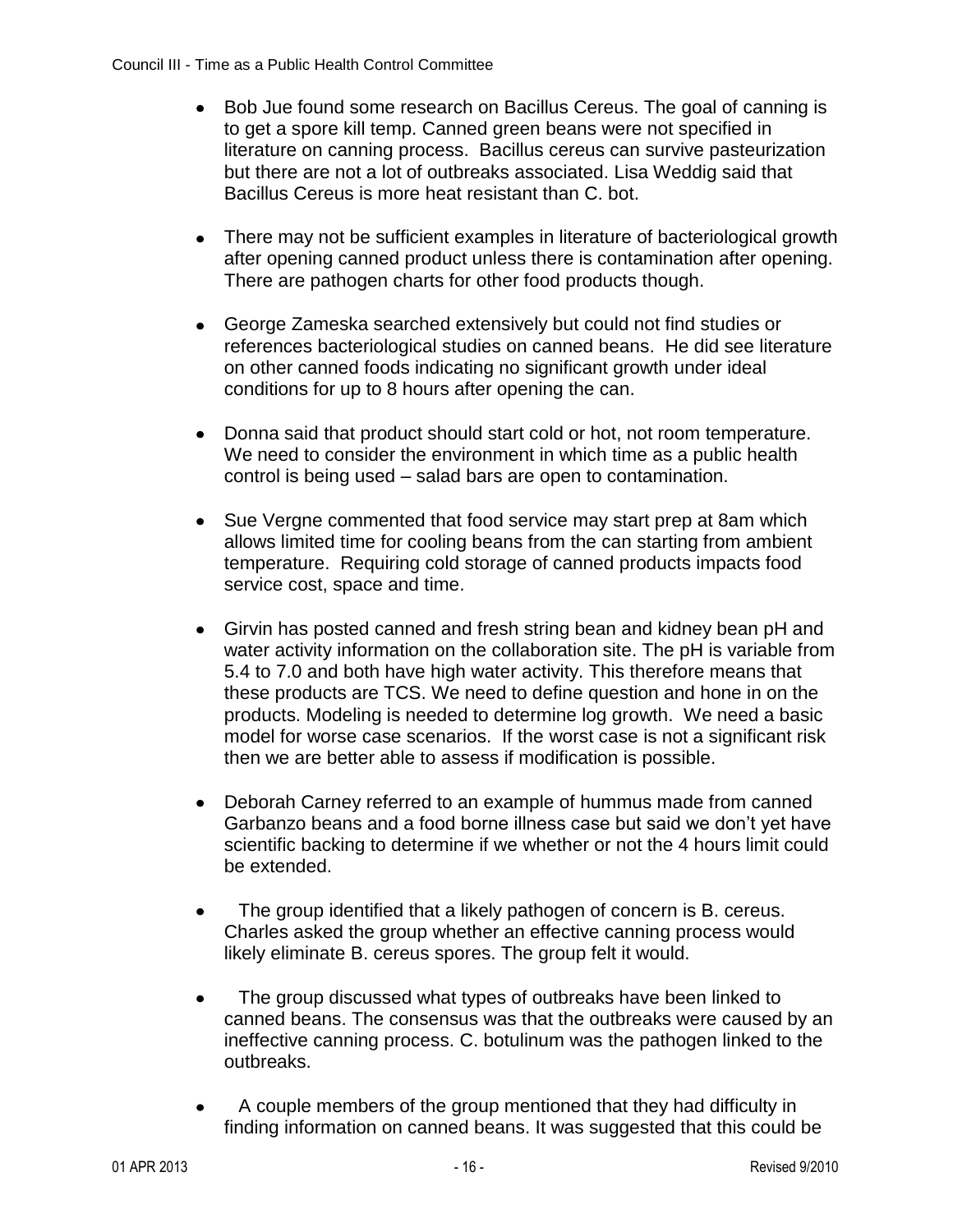due to the product being sterile which explains why there is a lack of scientific literature.

- The group indicated that they were comfortable with an ambient starting  $\bullet$ temperature rather than requiring 41°F, a little more work to do on possible pathogens for time. Group agreed that Ambient Temperature definition is a range from 70 to 75 degrees.
- George posed to the group "What is the likely risk of contamination after opening a canned product? How does this apply to green beans? We don't have what we need in literature at this point to make a conclusion. Does Green Giant or other canning processors have research?

# **7. Committee's Charge Discussion**

The group reviewed the committee's charge and discussed the following:

- The food items identified in the charge become TCS and require TPHC  $\bullet$ upon opening or cutting. TPHC currently requires TCS food items be cooled to 41°F prior to utilizing TPHC.
- $\bullet$ The identified food items in the charge are normally held at an ambient temperature prior to opening or cutting, the committee therefore needs to determine whether there is enough evidence for these food items to start at ambient rather than being cooled to 41°F prior to utilizing TPHC. Girvin suggested that this needs to be determined by reviewing: pH, water activity and pathogens of concern from the food item and potential contamination at the location. Computer modeling would then need to be completed to determine whether these products start at 41°F or at ambient.
- $\bullet$ It was agreed that the worst case ambient temperature must be defined as this is variable and could be subject to interpretation if not defined. 70°F to 75°F was discussed as a starting point.
- Girvin and Donna recommended that the current 4 hours or 6 hours  $\bullet$ determined under TPHC be used as the groups starting point rather than looking at extending the 4 hours or 6 hours under the existing TPHC. Charles stated that after reviewing the previous CFP committee the original 4 hours is related to the growth of Listeria.

### **8. Selection of Next Food Items for Assessment**

Charles presented a table with all the food items that need to be assessed. The group was asked to pair up and volunteer. Everyone on the call volunteered, and it was agreed that the team members not on the call will be assigned a partner and food item.

The table will be formatted with the information that needs to be investigated and gathered ahead of the next meeting and sent back out to the group for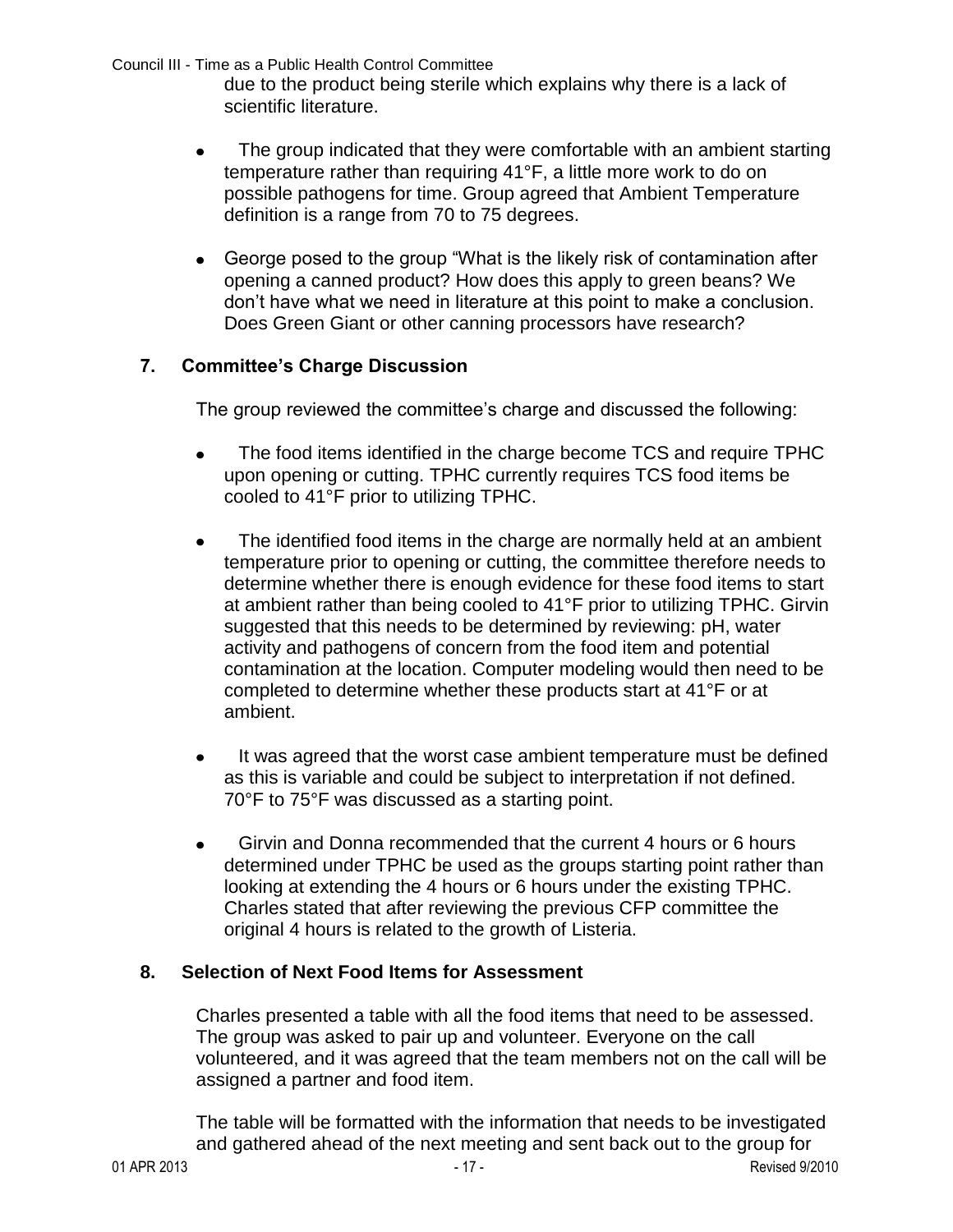completion. It was agreed cantaloupe and leafy greens will be presented at the next meeting. It was also reiterated that all teams need to have the table completed with as much information as possible by the next meeting to keep the committee's charge on track.

# **9. Committee Action Item Updates**

Charles updated the group on the action items required to be reported to the CFP board. Charles and Sue will be drafting a report over the next two weeks which will be sent out to the group for review and comment prior to submittal to the CFP board. **The Committee Report to CFP Board is due April 7. Any issues need to be submitted by early 2014. Our meeting schedule will change to monthly to meet deadlines.**

#### **Action items for next meeting:**

Leafy Greens Report Amanda Douglas and Tim Jenkins. Cantaloupe Report Charles Otto and Bob Jue.

#### **10. Wrap up & Next Meeting**

Next meeting to be scheduled within the next 4 weeks.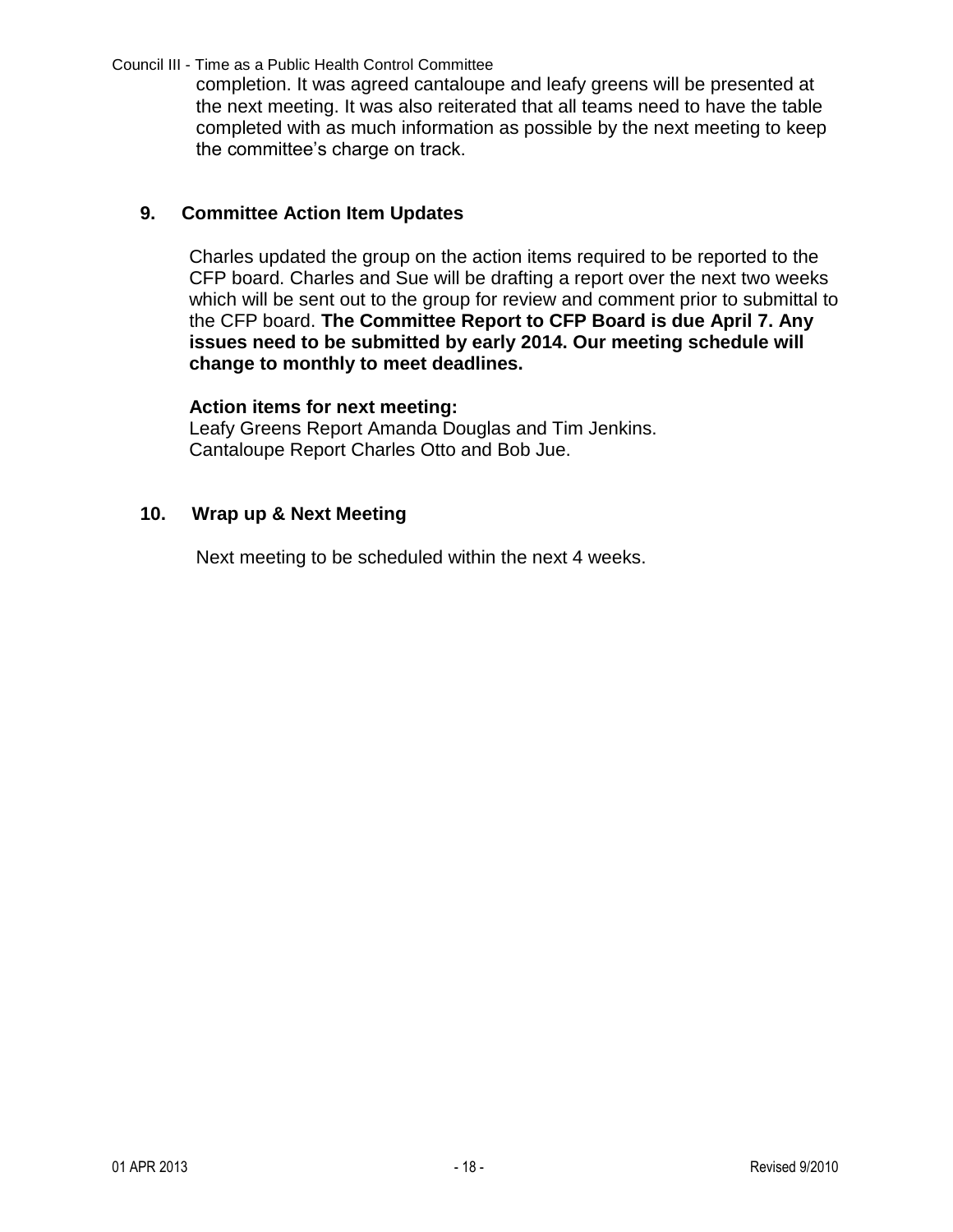#### 3/20/2013

#### **TPHC Committee - Product Category**

**Table**

|             | Group                                   |                                                                                                                                                                                                                    |                                                                                   |                                                                                                              |                  |  |  |  |
|-------------|-----------------------------------------|--------------------------------------------------------------------------------------------------------------------------------------------------------------------------------------------------------------------|-----------------------------------------------------------------------------------|--------------------------------------------------------------------------------------------------------------|------------------|--|--|--|
|             | <b>Members:</b>                         | Group                                                                                                                                                                                                              |                                                                                   |                                                                                                              |                  |  |  |  |
|             | <b>Examples &amp;</b>                   |                                                                                                                                                                                                                    |                                                                                   |                                                                                                              |                  |  |  |  |
|             | <b>Description:</b>                     | Sliced, chopped, diced tomatoesw                                                                                                                                                                                   |                                                                                   |                                                                                                              |                  |  |  |  |
|             |                                         |                                                                                                                                                                                                                    | <b>Product Pathogens of</b>                                                       | Contamination                                                                                                | <b>Outbreak</b>  |  |  |  |
|             | рH                                      | <b>Water Activity</b>                                                                                                                                                                                              | concern                                                                           | Pathogens of concern                                                                                         | Information/data |  |  |  |
|             |                                         |                                                                                                                                                                                                                    |                                                                                   |                                                                                                              |                  |  |  |  |
| Cut         |                                         |                                                                                                                                                                                                                    |                                                                                   |                                                                                                              |                  |  |  |  |
| Tomatoes    |                                         |                                                                                                                                                                                                                    |                                                                                   |                                                                                                              |                  |  |  |  |
|             |                                         | Girvin Liggans provided - FDA "Program Information Manual (PIM): Retail Food Protection Storage and<br>Handling of Tomatoes". The main information was obtained from inoculation studies reported in Attachment B. |                                                                                   |                                                                                                              |                  |  |  |  |
|             |                                         |                                                                                                                                                                                                                    |                                                                                   |                                                                                                              |                  |  |  |  |
|             |                                         | <b>Review of Inoculation Studies (Attachment A) of Beefsteak and Roma Tomatoes:</b>                                                                                                                                |                                                                                   |                                                                                                              |                  |  |  |  |
|             |                                         | • No pathogen (Salmonella Enteridis and Salmonella Newport) growth was observed following Lag Phase                                                                                                                |                                                                                   |                                                                                                              |                  |  |  |  |
|             | Duration Time in tomatoes held at 41°F. |                                                                                                                                                                                                                    |                                                                                   |                                                                                                              |                  |  |  |  |
|             |                                         |                                                                                                                                                                                                                    | • Pathogen growth rates for tomatoes held at 72°F did not reach a 1-log increase. |                                                                                                              |                  |  |  |  |
|             |                                         |                                                                                                                                                                                                                    |                                                                                   | . Results suggest that TPHC can begin at the first cut, regardless if the tomato is not cooled to 41°F.      |                  |  |  |  |
|             |                                         |                                                                                                                                                                                                                    |                                                                                   | • Results suggest that if the temperature of cut tomatoes did not go above 70°F, holding without temperature |                  |  |  |  |
| literature  |                                         | control could safely go as long as 8 hours.                                                                                                                                                                        |                                                                                   |                                                                                                              |                  |  |  |  |
| reviewed &  |                                         |                                                                                                                                                                                                                    |                                                                                   |                                                                                                              |                  |  |  |  |
| references: |                                         |                                                                                                                                                                                                                    |                                                                                   |                                                                                                              |                  |  |  |  |
|             |                                         |                                                                                                                                                                                                                    |                                                                                   |                                                                                                              |                  |  |  |  |
|             |                                         |                                                                                                                                                                                                                    |                                                                                   |                                                                                                              |                  |  |  |  |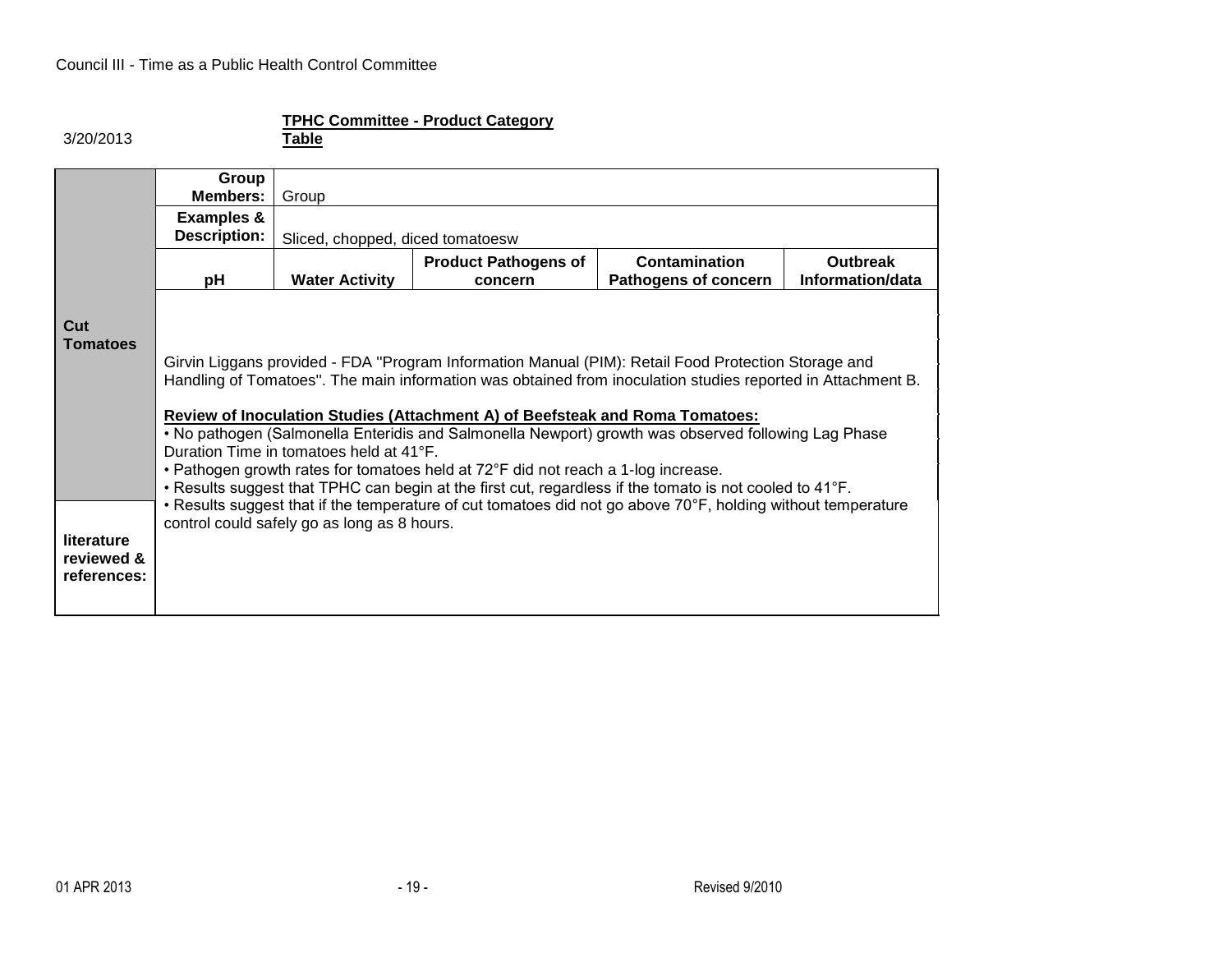|                                         | Group<br><b>Members:</b>                     | Group                                                                  |                                                                                                                                                                                                                               |                                                     |                                                                                                                       |  |  |
|-----------------------------------------|----------------------------------------------|------------------------------------------------------------------------|-------------------------------------------------------------------------------------------------------------------------------------------------------------------------------------------------------------------------------|-----------------------------------------------------|-----------------------------------------------------------------------------------------------------------------------|--|--|
|                                         | <b>Examples &amp;</b><br><b>Description:</b> |                                                                        | Green beans, chickpeas and black beans. Opened canned beans only and does not include<br>canned beans mixed with other products. The canned beans when opened are envisioned<br>being placed on a cold serving line/food bar. |                                                     |                                                                                                                       |  |  |
|                                         | pH                                           | <b>Water Activity</b>                                                  | <b>Product Pathogens of</b><br>concern                                                                                                                                                                                        | <b>Contamination</b><br><b>Pathogens of concern</b> | <b>Outbreak</b><br>Information/data                                                                                   |  |  |
| <b>Opened</b><br>Canned<br><b>Beans</b> | Fresh and<br>Canned: 5.4 -<br>7              | High                                                                   | B. cereus                                                                                                                                                                                                                     | More information<br>needed                          | Outbreaks linked to<br>ineffective canning<br>process. C.<br>botulinum was the<br>pathogen linked to<br>the outbreaks |  |  |
| literature<br>reviewed &<br>references: | to be reviewed.                              | Girvin has posted information on<br>the Collaboration Site which needs |                                                                                                                                                                                                                               |                                                     |                                                                                                                       |  |  |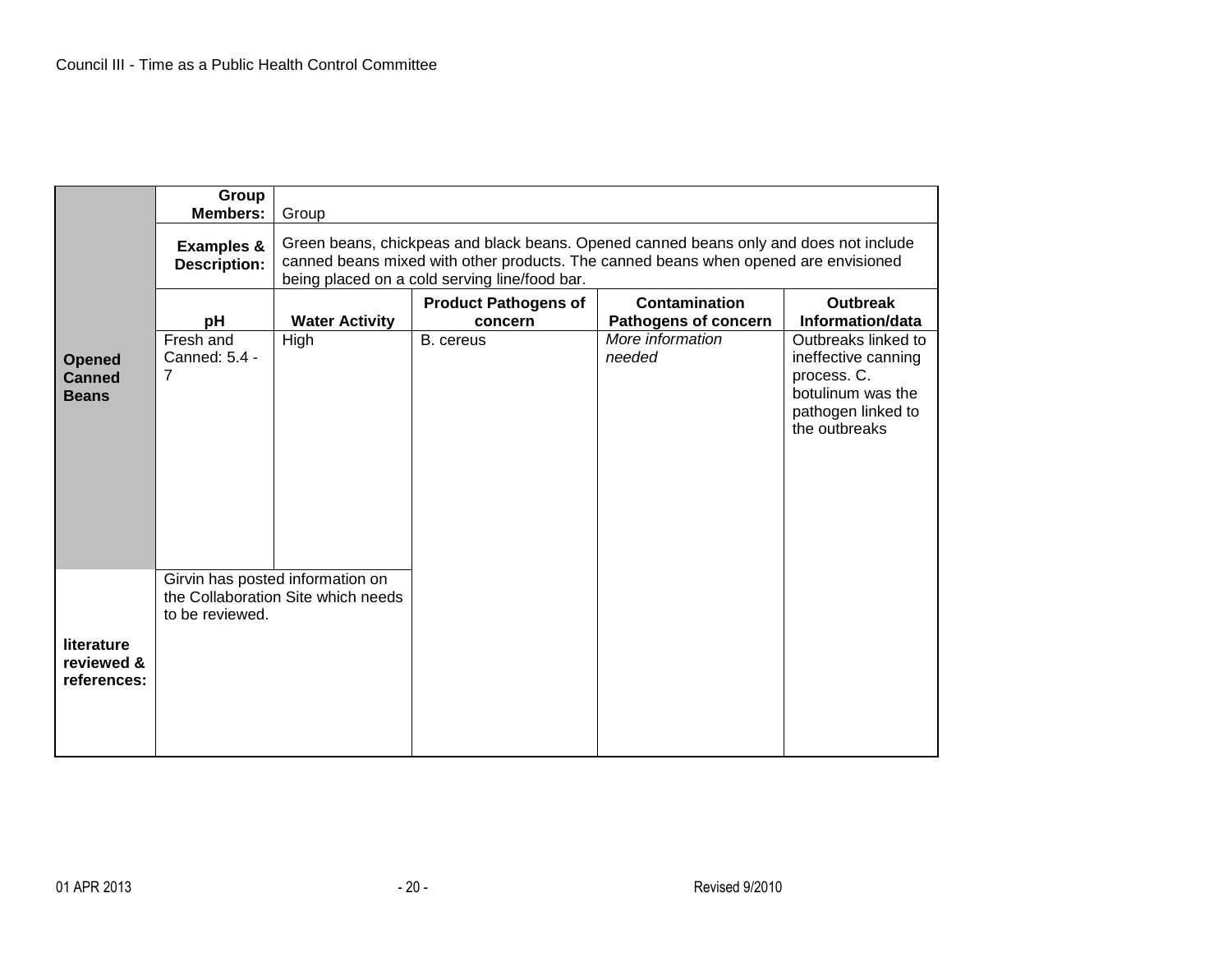|                           | Group<br><b>Members:</b>                     |                       | Bob Jue & Charles Otto                 |                                              |                              |  |  |
|---------------------------|----------------------------------------------|-----------------------|----------------------------------------|----------------------------------------------|------------------------------|--|--|
|                           | <b>Examples &amp;</b><br><b>Description:</b> |                       |                                        |                                              |                              |  |  |
|                           | pH                                           | <b>Water Activity</b> | <b>Product Pathogens of</b><br>concern | <b>Contamination</b><br>Pathogens of concern | Outbreak<br>Information/data |  |  |
|                           |                                              |                       |                                        |                                              |                              |  |  |
| Cut<br>Cantaloupe         |                                              |                       |                                        |                                              |                              |  |  |
|                           |                                              |                       |                                        |                                              |                              |  |  |
|                           |                                              |                       |                                        |                                              |                              |  |  |
|                           |                                              |                       |                                        |                                              |                              |  |  |
|                           |                                              |                       |                                        |                                              |                              |  |  |
| literature                |                                              |                       |                                        |                                              |                              |  |  |
| reviewed &<br>references: |                                              |                       |                                        |                                              |                              |  |  |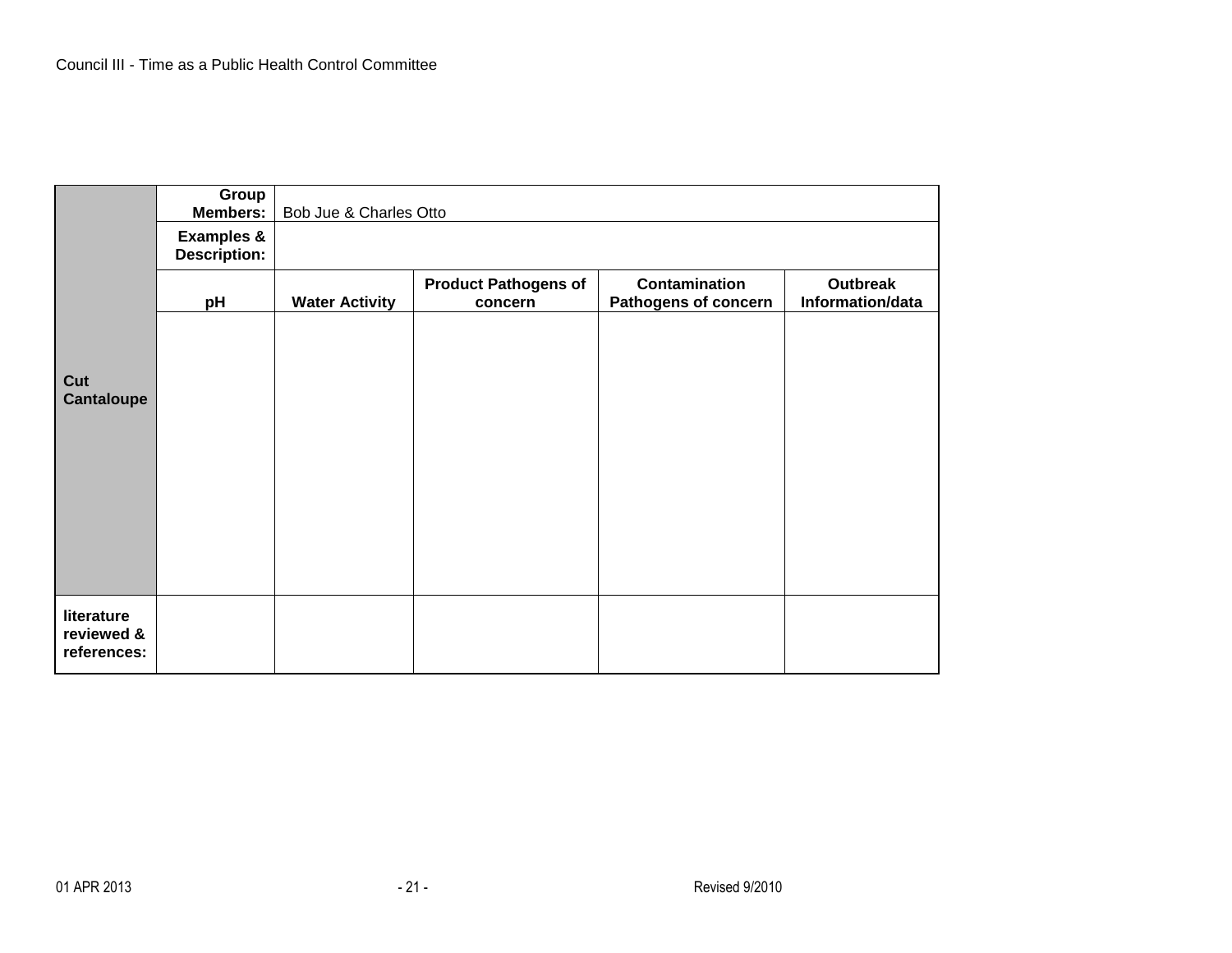|                                   | Group<br><b>Members:</b>                     | Tim Jenkins & Amanda Douglas |                                        |                                              |                                     |
|-----------------------------------|----------------------------------------------|------------------------------|----------------------------------------|----------------------------------------------|-------------------------------------|
|                                   | <b>Examples &amp;</b><br><b>Description:</b> |                              |                                        |                                              |                                     |
|                                   | pH                                           | <b>Water Activity</b>        | <b>Product Pathogens of</b><br>concern | <b>Contamination</b><br>Pathogens of concern | <b>Outbreak</b><br>Information/data |
|                                   |                                              |                              |                                        |                                              |                                     |
|                                   |                                              |                              |                                        |                                              |                                     |
| <b>Cut Leafy</b><br><b>Greens</b> |                                              |                              |                                        |                                              |                                     |
|                                   |                                              |                              |                                        |                                              |                                     |
|                                   |                                              |                              |                                        |                                              |                                     |
|                                   |                                              |                              |                                        |                                              |                                     |
|                                   |                                              |                              |                                        |                                              |                                     |
|                                   |                                              |                              |                                        |                                              |                                     |
| literature<br>reviewed &          |                                              |                              |                                        |                                              |                                     |
| references:                       |                                              |                              |                                        |                                              |                                     |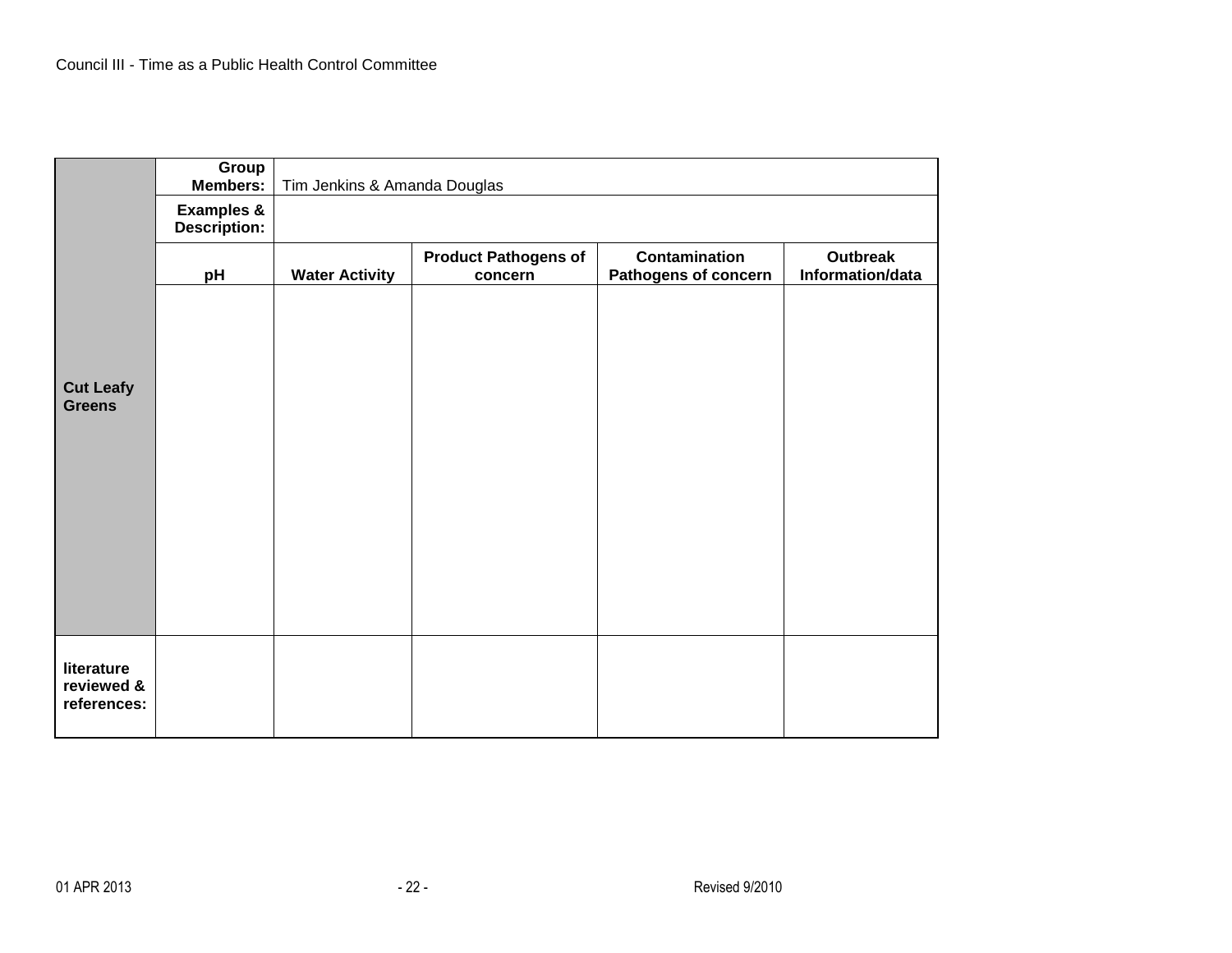|                                   | Group<br>Members:                            |                       | Sue Tyjewski & Donna Wanucha           |                                              |                              |  |  |
|-----------------------------------|----------------------------------------------|-----------------------|----------------------------------------|----------------------------------------------|------------------------------|--|--|
|                                   | <b>Examples &amp;</b><br><b>Description:</b> |                       |                                        |                                              |                              |  |  |
|                                   | pH                                           | <b>Water Activity</b> | <b>Product Pathogens of</b><br>concern | Contamination<br><b>Pathogens of concern</b> | Outbreak<br>Information/data |  |  |
|                                   |                                              |                       |                                        |                                              |                              |  |  |
|                                   |                                              |                       |                                        |                                              |                              |  |  |
| <b>Chopped</b><br>Garlic &<br>Oil |                                              |                       |                                        |                                              |                              |  |  |
|                                   |                                              |                       |                                        |                                              |                              |  |  |
|                                   |                                              |                       |                                        |                                              |                              |  |  |
|                                   |                                              |                       |                                        |                                              |                              |  |  |
|                                   |                                              |                       |                                        |                                              |                              |  |  |
|                                   |                                              |                       |                                        |                                              |                              |  |  |
| literature                        |                                              |                       |                                        |                                              |                              |  |  |
| reviewed &<br>references:         |                                              |                       |                                        |                                              |                              |  |  |
|                                   |                                              |                       |                                        |                                              |                              |  |  |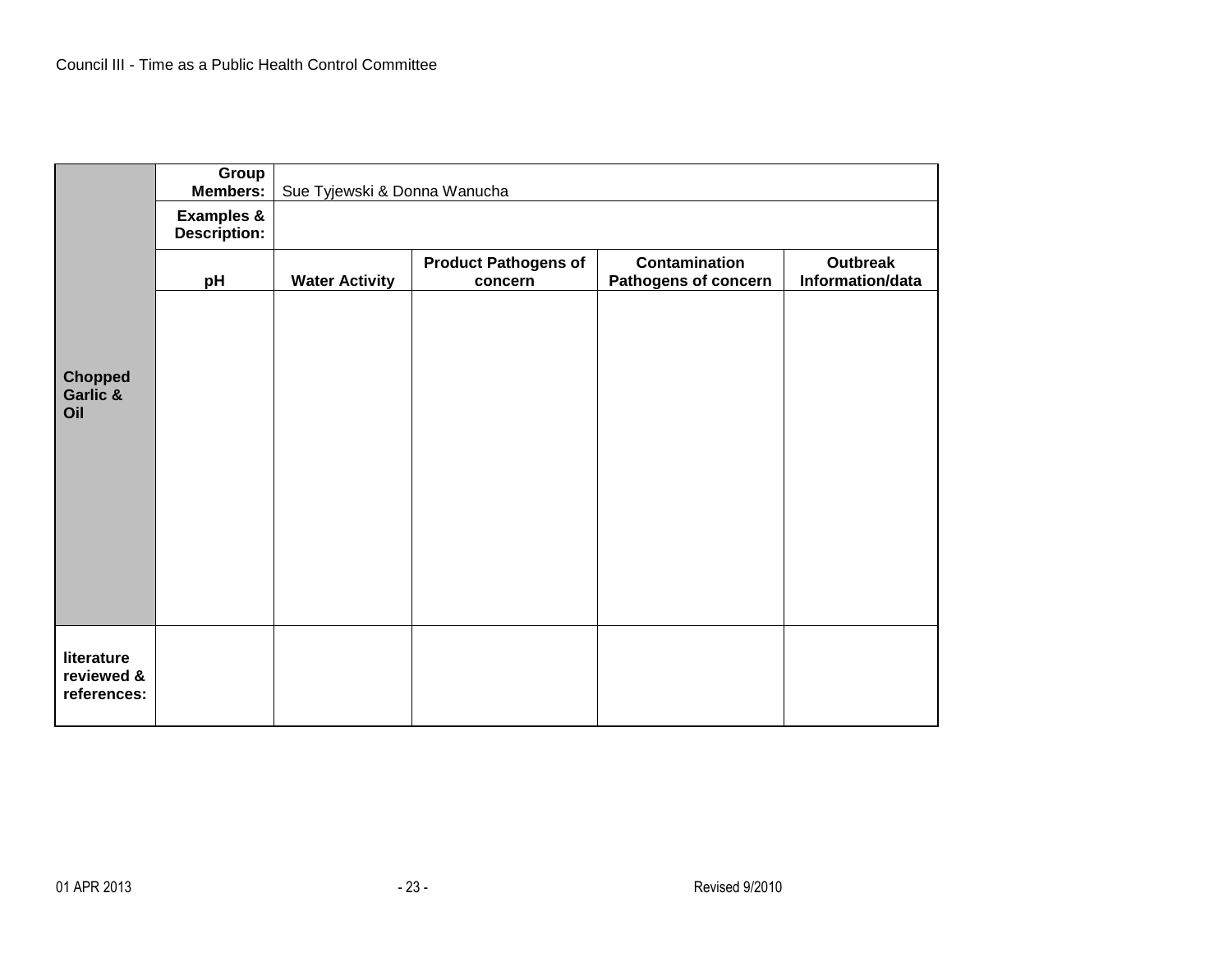|                                                                                               | Group<br><b>Members:</b>                     |                       |                                        | Hector Dela Cruz, Kenneth Watt & Becky Krzyzanowski - To Be Confirmed |                                     |
|-----------------------------------------------------------------------------------------------|----------------------------------------------|-----------------------|----------------------------------------|-----------------------------------------------------------------------|-------------------------------------|
|                                                                                               | <b>Examples &amp;</b><br><b>Description:</b> |                       |                                        |                                                                       |                                     |
|                                                                                               | pH                                           | <b>Water Activity</b> | <b>Product Pathogens of</b><br>concern | <b>Contamination</b><br>Pathogens of concern                          | <b>Outbreak</b><br>Information/data |
| Hummus -<br><b>Commercially</b><br><b>Prepared /</b><br><b>Prepared at</b><br><b>location</b> |                                              |                       |                                        |                                                                       |                                     |
| literature<br>reviewed &<br>references:                                                       |                                              |                       |                                        |                                                                       |                                     |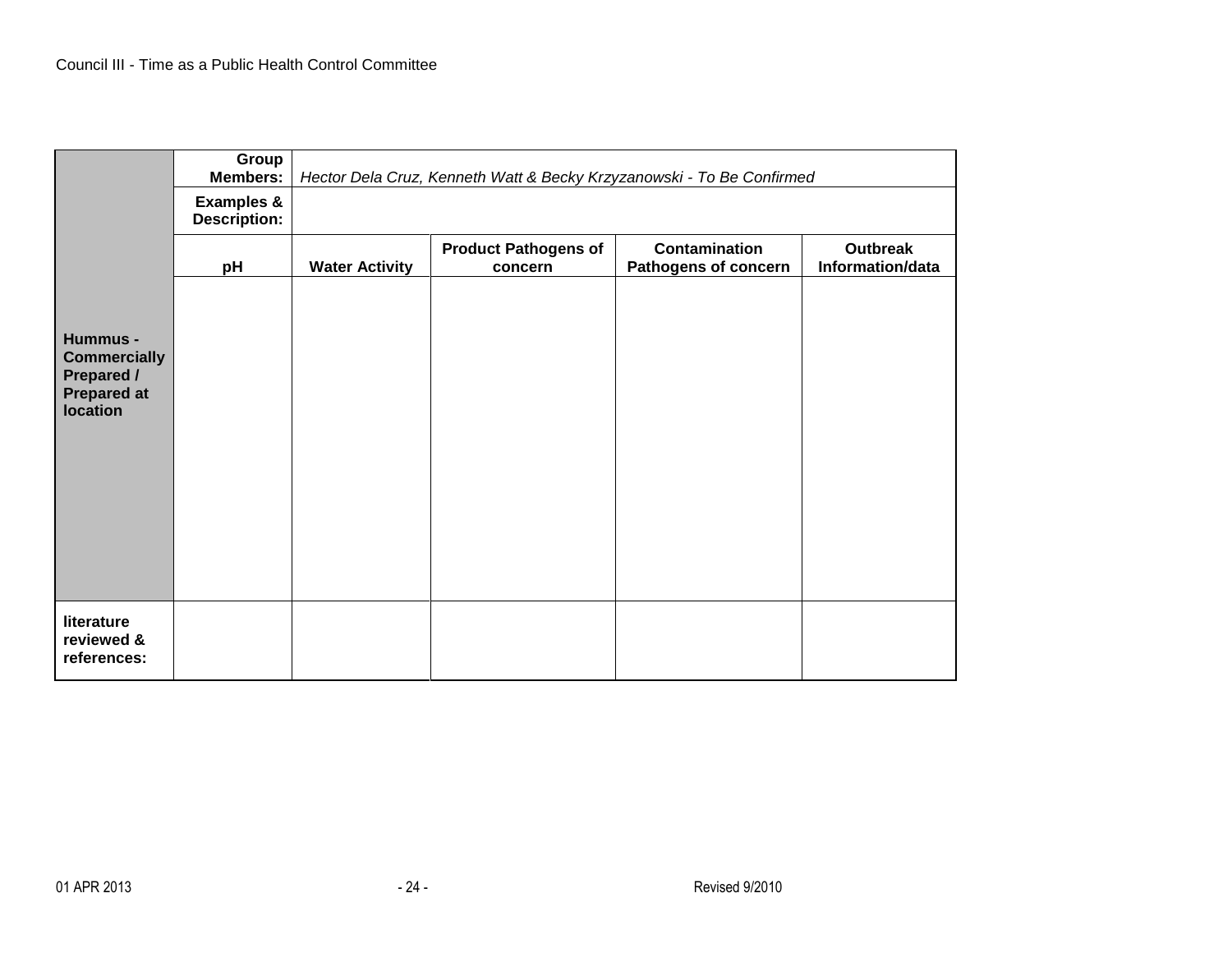|                                        | Group<br><b>Members:</b>                     |                       | Lisa Weddig & George Zameska           |                                                     |                                     |  |  |
|----------------------------------------|----------------------------------------------|-----------------------|----------------------------------------|-----------------------------------------------------|-------------------------------------|--|--|
|                                        | <b>Examples &amp;</b><br><b>Description:</b> |                       |                                        |                                                     |                                     |  |  |
|                                        | pH                                           | <b>Water Activity</b> | <b>Product Pathogens of</b><br>concern | <b>Contamination</b><br><b>Pathogens of concern</b> | <b>Outbreak</b><br>Information/data |  |  |
|                                        |                                              |                       |                                        |                                                     |                                     |  |  |
|                                        |                                              |                       |                                        |                                                     |                                     |  |  |
| <b>Opened</b><br>Canned<br><b>Tuna</b> |                                              |                       |                                        |                                                     |                                     |  |  |
|                                        |                                              |                       |                                        |                                                     |                                     |  |  |
|                                        |                                              |                       |                                        |                                                     |                                     |  |  |
|                                        |                                              |                       |                                        |                                                     |                                     |  |  |
|                                        |                                              |                       |                                        |                                                     |                                     |  |  |
|                                        |                                              |                       |                                        |                                                     |                                     |  |  |
| literature                             |                                              |                       |                                        |                                                     |                                     |  |  |
| reviewed &<br>references:              |                                              |                       |                                        |                                                     |                                     |  |  |
|                                        |                                              |                       |                                        |                                                     |                                     |  |  |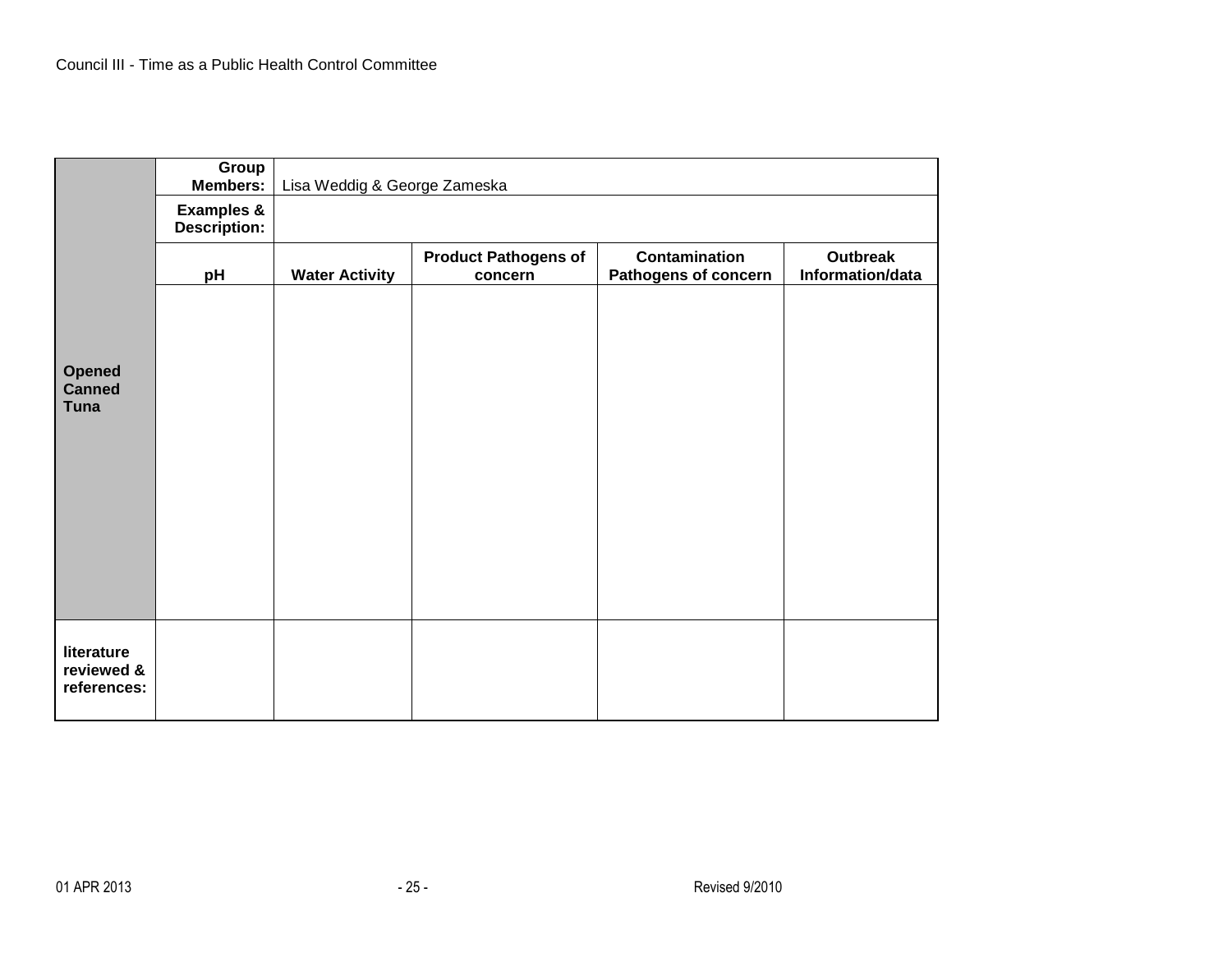|                                                                     | Group<br><b>Members:</b>                     |                       | Bob Brown & Gina Nicholson - To Be Confirmed |                                                     |                              |
|---------------------------------------------------------------------|----------------------------------------------|-----------------------|----------------------------------------------|-----------------------------------------------------|------------------------------|
|                                                                     | <b>Examples &amp;</b><br><b>Description:</b> |                       |                                              |                                                     |                              |
|                                                                     | pH                                           | <b>Water Activity</b> | <b>Product Pathogens of</b><br>concern       | <b>Contamination</b><br><b>Pathogens of concern</b> | Outbreak<br>Information/data |
| Open<br><b>Canned</b><br>Product -<br><b>Sole</b><br><b>Product</b> |                                              |                       |                                              |                                                     |                              |
| literature<br>reviewed &<br>references:                             |                                              |                       |                                              |                                                     |                              |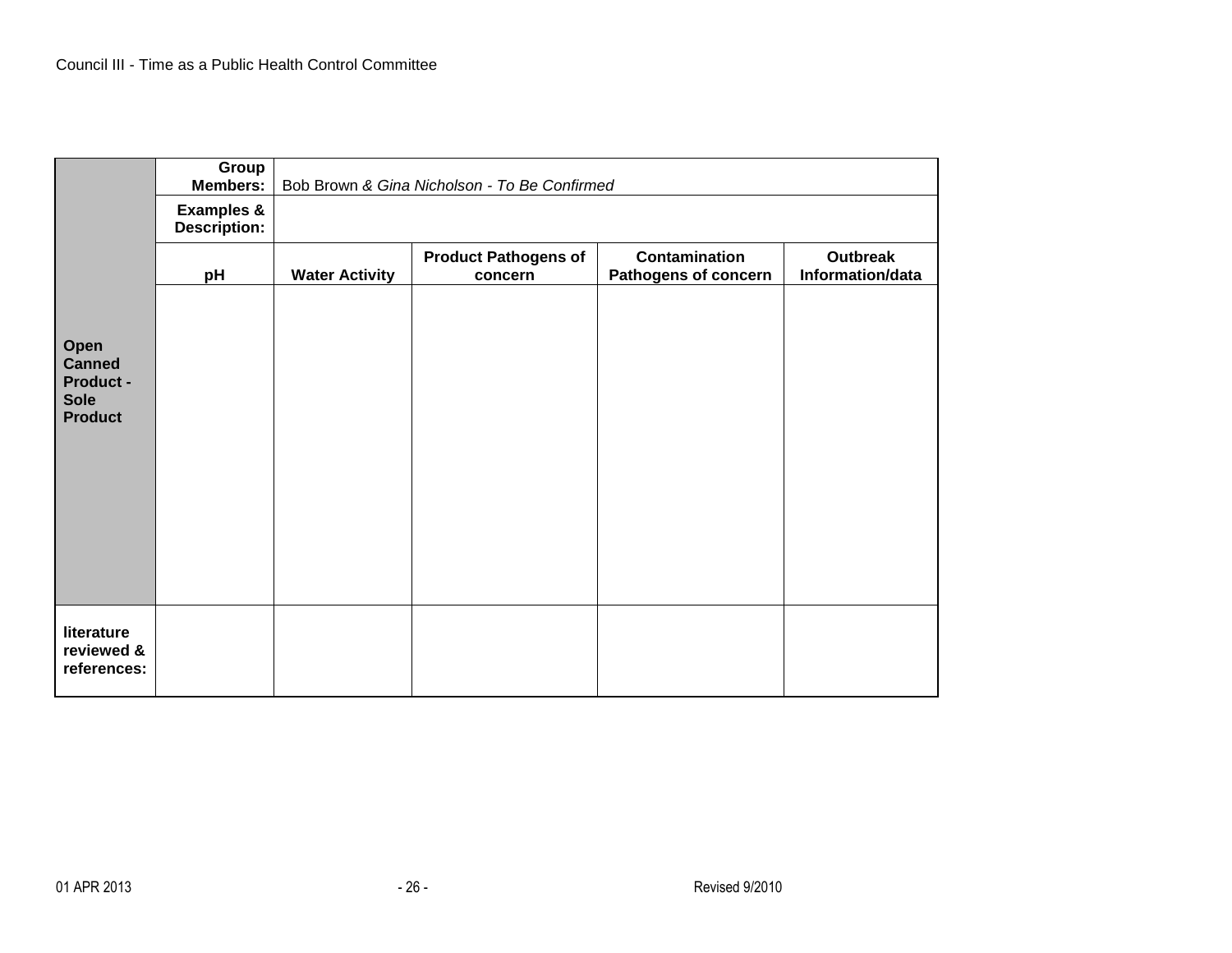|                                         | Group<br><b>Members:</b>                     |                       | Henry Blade, Girvin Liggans & Vito Palazzolo - To Be Confirmed |                                              |                                     |  |  |
|-----------------------------------------|----------------------------------------------|-----------------------|----------------------------------------------------------------|----------------------------------------------|-------------------------------------|--|--|
|                                         | <b>Examples &amp;</b><br><b>Description:</b> |                       |                                                                |                                              |                                     |  |  |
|                                         | pH                                           | <b>Water Activity</b> | <b>Product Pathogens of</b><br>concern                         | <b>Contamination</b><br>Pathogens of concern | <b>Outbreak</b><br>Information/data |  |  |
|                                         |                                              |                       |                                                                |                                              |                                     |  |  |
| Open<br><b>Canned</b>                   |                                              |                       |                                                                |                                              |                                     |  |  |
| <b>Product -</b><br><b>Mixed with</b>   |                                              |                       |                                                                |                                              |                                     |  |  |
| other<br>products.                      |                                              |                       |                                                                |                                              |                                     |  |  |
|                                         |                                              |                       |                                                                |                                              |                                     |  |  |
|                                         |                                              |                       |                                                                |                                              |                                     |  |  |
|                                         |                                              |                       |                                                                |                                              |                                     |  |  |
|                                         |                                              |                       |                                                                |                                              |                                     |  |  |
|                                         |                                              |                       |                                                                |                                              |                                     |  |  |
| literature<br>reviewed &<br>references: |                                              |                       |                                                                |                                              |                                     |  |  |
|                                         |                                              |                       |                                                                |                                              |                                     |  |  |